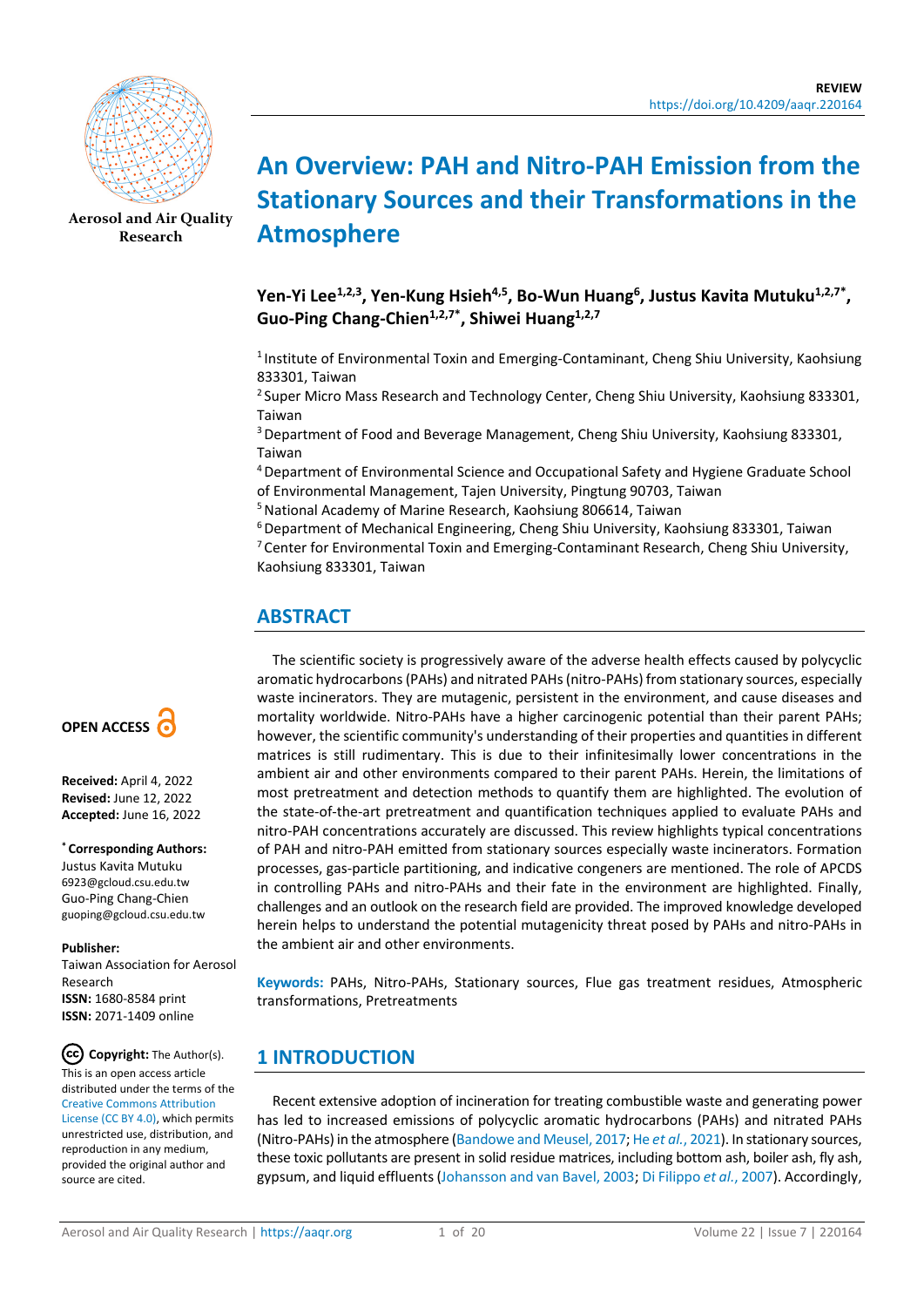incinerators make up a significant proportion of stationary sources that release low concentrations of PAHs and nitro-PAHs into the environment despite adopting air pollution control devices (APCDs) to treat their emissions [\(Albinet](#page-14-1) *et al.*, 2006).

In the last decade, there has been a dramatic increase in the attention paid to nitro-PAHs due to proven persistence in the environment, 2–105 times higher mutagenicity and ten times carcinogenicity compared to their parent PAHs [\(Lewtas and Nishioka, 1990\)](#page-17-0). Their higher carcinogenicity is due to direct mutagenic potency, contrary to their parent PAHs which need initial enzymatic activation [\(Kawanaka](#page-16-2) *et al.*, 2008; [Lewtas](#page-17-1) *et al.*, 1990; [Hannigan](#page-16-3) *et al.*, 1998). Ambient air PAHs cause about 1.6% of cancer cases in China [\(Zhang and Tao, 2009\)](#page-19-0). Specifically, the excess cancer risk in Beijing, China, due to PAHs bound to outdoor PM<sub>2.5</sub> was  $1.1 \times 10^{-3}$ , while that in Xi'an, China, due to the inhalation of 17 PAHs and three nitro-PAHs was  $14.5 \times 10^{-4}$  in winter [\(Bandowe](#page-14-2) *et al.*, 2014; Chen *et al.*[, 2017\)](#page-15-1). The latter scenario suggests the significant contributions of primary emission sources and favourable prevailing weather conditions to the adsorption of PAHs and nitro-PAHs on PM2.5 ([Siudek and Ruczyńska, 2021](#page-18-0)). The excess cancer risk in the two locations exceeds the European Union Commission Regulation and the U.S. EPA limit of  $1 \times 10^{-4}$ . In a Brazilian urban area, the estimated cancer risk due to oxygenated and nitrated PAHs was 4.3 × 10–5 [\(dos Santos](#page-15-2) *et al.*, 2020). A bioassay directed fractionation showed that the specific nitro-PAHs, including nitropyrene (NPYR), DiNPYR, and nitro hydroxy HPYR, are responsible for most of the ambient air total particulate mutagenicity [\(Schuetzle, 1983\)](#page-18-1). Overall, nitro-PAHs with four or more rings tend to be the most genotoxic and consequently cause the most significant concerns to humans [\(Muñoz](#page-17-2) *et al.*, 2016; [Finlayson-Pitts and Pitts Jr, 1986;](#page-16-4) [Durant](#page-16-5) *et al.*, 1996).

Due to lower concentrations in the environment and limitations of most pretreatment and detection methods for nitro-PAHs compared to PAHs, the scientific community's understanding of nitro-PAHs is still rudimentary [\(Bandowe and Meusel, 2017\)](#page-14-0). The United States Environmental Protection Agency (U.S. EPA) and European Environmental Agency have listed 16 PAHs as priority pollutants. At the same time, regulations regarding nitro-PAHs are non-existent, despite their high mutagenicity potential [\(Keith and Telliard, 1979\)](#page-16-6). Following the listing of 15 nitro-PAH congeners as carcinogens by the International Agency for Research on Cancer (IARC), national and international environmental protection agencies are on track to implement routine measurements for these toxic compounds [\(Bandowe and Meusel, 2017\)](#page-14-0).

Adequate and routine quantification of PAHs and nitro-PAHs in waste fed to incinerators, flue gas, fly ash, sludge, and bottom ash residues are essential for proper treatment measures [\(Huang](#page-16-7)  *et al.*[, 2006\)](#page-16-7). A review of the nature and concentrations of PAHs and nitro-PAHs emitted from stationary sources provides powerful insights into controlling their concentrations in various environmental matrices. Improved knowledge gained herein is helpful in the implementation of informed measures to curb the growing global disease burden due to exposure to PAHs and nitro-PAHs and aligns well with the sustainable development goals (SDG), especially SDG 3 and SDG 11. SDG 3 aims to improve human health and well-being, especially in urban areas, while SDG 11 aims toward sustainable cities and communities [\(Bessagnet and Allemand, 2020\)](#page-14-3).

#### **2 BACKGROUND**

Notable stationary pollution sources include waste incinerators for municipal solid waste (MSW), industrial waste (IW), clinical or medical waste (CW) and laboratory waste (LW) [\(Sharma](#page-18-2)  *et al.*[, 2007;](#page-18-2) Chen *et al.*[, 2013;](#page-15-3) [Van Caneghem and Vandecasteele, 2014\)](#page-18-3). In MSWI, residential, institutional, and commercial wastes are combusted for energy recovery [\(Van Caneghem](#page-18-4) *et al.*, [2010\)](#page-18-4). IWI involves the combustion of carefully selected and pretreated industrial waste for energy production and environmental protection (Hsu *et al.*[, 2021\)](#page-16-8). CWI handles infectious chemicals, biological debris, and sharps from the medical field whereby they are incinerated and followed by environmentally friendly landfilling of the solid residues (Lee *et al.*[, 2002\)](#page-17-3). Due to their unique hazardous nature, wastes from laboratories are incinerated in an LWI [\(Chang](#page-15-4) *et al.*, [2012\)](#page-15-4). All these wastes have high organic carbon and moisture content, the two essential prerequisites for PAHs and nitro-PAHs production (Chen *et al.*[, 2013\)](#page-15-3).

Incomplete combustion of the organic matter in combustible waste forms polycyclic aromatic compounds (PACs) such as PAHs and nitro-PAHs [\(Watanabe and Noma, 2009;](#page-19-1) [Suksankraisorn](#page-18-5) *et*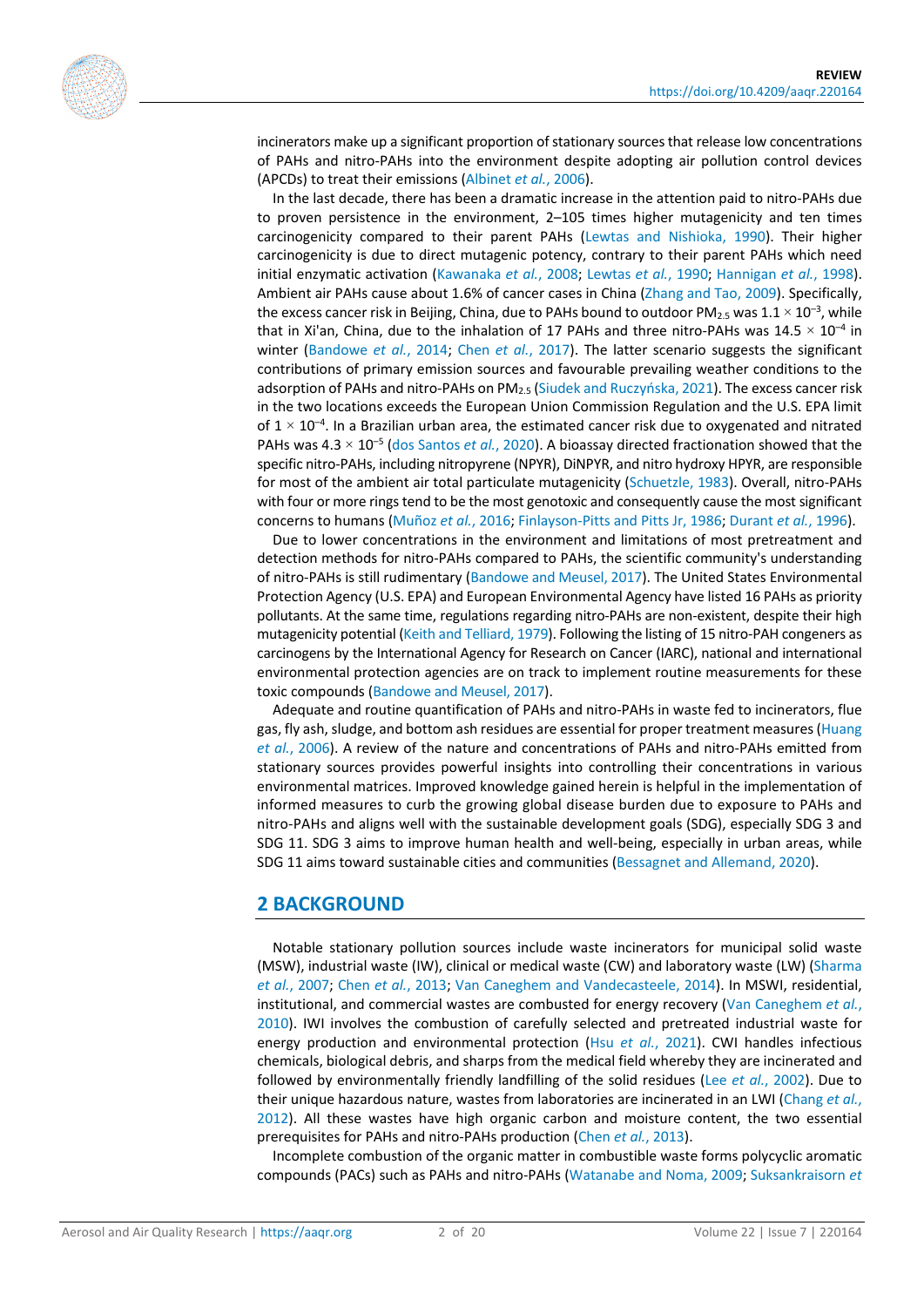

*al.*[, 2010\)](#page-18-5). Unlike diesel engines or open fire biomass burning which are characterized by 2–3 ring PAHs and nitro-PAHs, waste incinerators mostly emit 3- and 4-rings PAHs and nitro-PAHs which have a higher carcinogenic potency [\(Bonvallot](#page-15-5) *et al.*, 2001; Alam *et al.*[, 2015;](#page-14-4) [Zhang](#page-19-2) *et al.*, 2014). In an investigation on the emissions factors for PAHs and nitro-PAHs from an incinerator, those for municipal solid waste (MSW) exceeded those of coal and cofiring MSW and coal [\(Peng](#page-17-4) *et al.*, [2016a\)](#page-17-4). This underlines the importance of waste incinerators as sources of PAHs and nitro-PAHs.

Generally, PAHs and nitro-PAHs are classified into low molecular weight (LMW) with 2–3 rings, middle molecular weight (MMW) with four rings, and high molecular weight (HMW) with 5–6 rings. After formation, they partition into gas and particle phases depending on the molecular weights and ultimately accumulate in soils and water bodies through wet and dry deposition (Yaffe *et al.*[, 2001\)](#page-19-3).

In total, there are 16 mutagenic PAHs and 13 mutagenic nitro-PAHs, including seven which are 25% as potent as B[a]P, such as 9-nitroanthracene (9-NANT), 1-NPYR, 2-nitroflouranthene (2-NFLT), 3-NFLT, 1,3-DNPYR, 1,6-DNPYR, and 1,8-DNPYR. The other six mutagenic nitro-PAHs are 0.26%– 5% as mutagenic as B[a]P [\(Durant](#page-16-5) *et al.*, 1996). In the presence of PAHs, radicals, and appropriate conditions, photo-oxidation in the atmosphere forms nitro-PAHs [\(Reisen and Arey, 2005\)](#page-17-5). Subsequently, the ecosystem gets exposed to complex mixtures of parent PAH compounds and transformation products such as nitro-PAHs (Liu *et al.*[, 2021\)](#page-17-6).

PAHs and nitro-PAHs exert toxicity in humans through the mechanisms of DNA adducts and the formation of reactive oxygen species, whereby their adverse health effects are usually proportional to their molecular weights [\(Shailaja](#page-18-6) *et al.*, 2006; [Bonvallot](#page-15-5) *et al.*, 2001; [Achten and](#page-14-5)  [Andersson, 2015\)](#page-14-5). Due to limited data on the adverse health effects caused by specific congeners, scientific evidence suggests the importance of PAHs and nitro-PAHs as a cocktail of air pollutants. A few specific toxicity tests have proved that 1-NPYR causes mammary adenocarcinomas, while 1-nitronaphthalene (1-NNAP) is mutagenic, carcinogenic, and a precursor for the formation of reactive oxygen species (ROS) [\(Bolton](#page-15-6) *et al.*, 2000; [Huang](#page-16-9) *et al.*, 2014). Furthermore, evidence shows that mono and di-nitro-PAHs represent 50% of gas and particle-phase mutagenicity in ambient air [\(Umbuzeiro](#page-18-7) *et al.*, 2008; [Finlayson-Pitts and Pitts Jr, 1999\)](#page-16-10).

It is evident that stationary emission sources, especially waste incinerators, contribute substantially to PAH and nitro-PAH concentrations and overall carcinogenic potential in the ambient air. Therefore, reviewing the concentrations of PAHs and nitro-PAHs from notable incinerators can offer preliminary baseline data for field investigations and kinetic data for further studies.

### **3 THE FORMATION AND PROPERTIES OF PAHS AND NITRO-PAHS FROM STATIONARY SOURCES**

Waste incinerators receive, pretreat, and incinerate combustible wastes. Industrial and laboratory waste with hazardous properties usually require additional procedures such as separation, sampling, and assessment of combustion parameters before combustion (Block *et al.*[, 2015\)](#page-15-7). Evaluating essential parameters for combustible wastes, including heating value, moisture content, and other attributes is vital to prevent exceeding the parameters of the combustion chambers. Due to the high heterogenicity of combustible waste, specific incineration processes are adopted. Accordingly, the composition and concentrations of the pollutants emitted vary depending on the waste incinerated. After combustion, solid, sludge, and flue gas waste from the incineration process are cleaned using and managed to protect the environment.

PAHs discussed herein are pyrogenic, implying they occur in combustion products from organic matter (Vega *et al.*[, 2021;](#page-19-4) [Manzetti, 2013\)](#page-17-7). Whereas PAHs emissions mainly result from primary combustion processes, nitro-PAHs have three sources: primary production during combustion, secondary production during the transformation of PAHs in the atmosphere, and heterogeneous changes involving gaseous and particulate phases. The latter two formation mechanisms involve derivatives of PAHs and NO<sub>x</sub> in the atmosphere, with OH<sup>-</sup> or NO<sub>3</sub><sup>-</sup> radicals as the initiators [\(Atkinson and Arey, 1994\)](#page-14-6). The OH<sup>-</sup> or NO<sub>3</sub><sup>-</sup> radicals attack the PAH molecule at the position with the most electrons. Subsequently,  $NO<sub>2</sub>$  is added to the OH<sup>-</sup>-PAH or  $NO<sub>3</sub>$ -PAH adduct at the ortho location where the loss of nitric acid or water molecule produces a nitro-PAH molecule [\(Finlayson-Pitts and Pitts Jr, 1986\)](#page-16-4).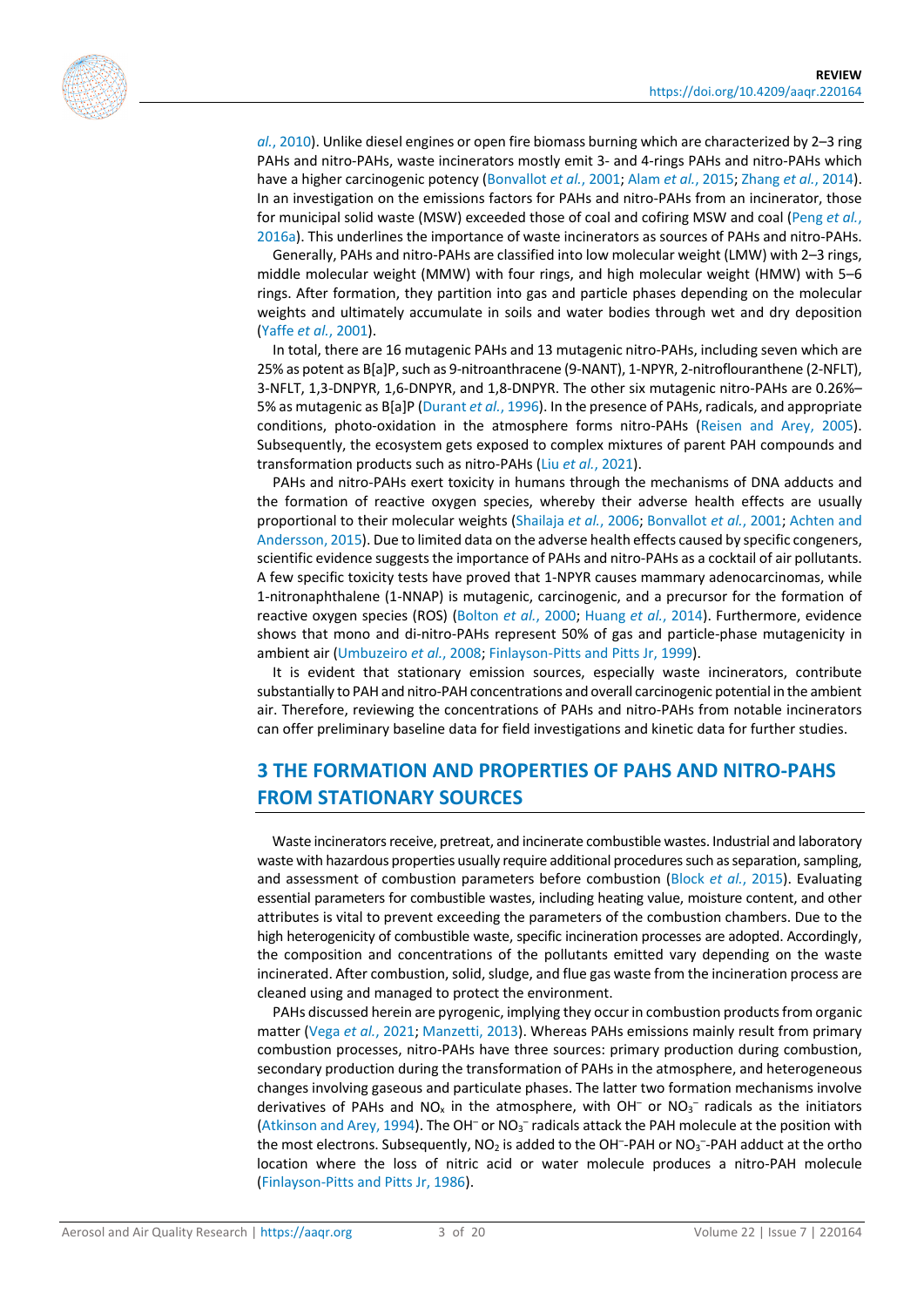

#### **2.1 Formation of PAHs and Nitro-PAHs through Direct Emissions**

High PAHs and nitro-PAH emissions from waste incinerators are supposedly due to low thermal efficiency caused by low heating values and high moisture content of the combustibles. Furthermore, the OH<sup>-</sup> radical produced after the decomposition of water in the combustion chamber participates in the chemical reactions forming PAHs (Chen *et al.*[, 2013\)](#page-15-3). The heating value for combustible waste applied in waste incinerators has a wide range and is affected by the chemical composition and moisture content. The volatile matter and fixed carbon in hydrothermally treated MSW were 88.2% and 10%, those in coal were 26.4% and 61.9%, those for medical waste were 99.1% and 0.6%, while those for sewage sludge were 63.5% and 8.1%, respectively [\(Wang](#page-19-5)  *et al.*[, 2020;](#page-19-5) [Batistella](#page-14-7) *et al.*, 2015; Peng *et al.*[, 2016a\)](#page-17-4). These are important in estimating the heating value of the combustibles where HHV = 0.1905VM + 0.2521FC [\(Yin, 2011\)](#page-19-6). The moisture content for raw waste is about 80%, while that of dried waste can go as low as 8% [\(Batistella](#page-14-7) *et*  al.[, 2015\)](#page-14-7). Heating values of 2.9 and 1987 MJ (kg-waste)<sup>-1</sup> for medical wastes corresponded to 70% and 38%, respectively (Lee *et al.*[, 2002\)](#page-17-3). PAHs emission factors for MSW with 60% moisture content exceeded that at a moisture content of 35% [\(Suksankraisorn](#page-18-5) *et al.*, 2010).

In the primary combustion processes of waste, emissions of PAHs and nitro-PAH originate from the precursors formed during direct combustion, and about 1.5%–15% of the PAHs are present in the input waste [\(Watanabe and Noma, 2009\)](#page-19-1). The formation and destruction of PAHs and nitro-PAHs during the combustion of solid fuels is a function of both temperature and oxygen supply. Oxygen has two competing effects: radical enhancement and oxidative destruction. The former causes the formation of higher pyrolytic products, which are precursors for PAHs formation, while the latter breaks down the pyrolysis products and PAHs (Van Caneghem and Vandecasteele, [2014\)](#page-18-3). The formation of nitro-PAHs during combustion involves electrophilic nitration of the exhaust gases in the presence of NO2 [\(Nielsen, 1984;](#page-17-8) [Albinet](#page-14-8) *et al.*, 2008). Therefore, emissions of PAHs and nitro-PAHs from incinerators primarily depend on the firing conditions, where the most common temperature window is about 750–1400°C and the efficiency of the APCDs.

In a rotary kiln incinerator with municipal solid waste (MSW) as the fuel, the PAHs emissions were one and three folds that of the original raw material at 890°C and 690°C respectively [\(Van](#page-18-3)  [Caneghem and Vandecasteele, 2014\)](#page-18-3). The PAHs congeners in Refuse-derived fuel and automotive shredder residue were PHE, FLN, and PYR. However, in the flue gas emissions after combustion in a fluidized bed combustor, NAP was the main PAH congener implying formation during the primary combustion process [\(Van Caneghem and Vandecasteele, 2014\)](#page-18-3). The presence of  $NO<sub>2</sub>$  in the plume gases, causes electrophilic reactions to form PAH such as NAP and nitro-PAHs including 1-NPYR, 3-NFLT, and 6-nitrodibenzo[a]pyrene. The concentrations of these are indicative of the primary combustion formations of PAHs and nitro-PAHs.

The bottom ash concentrations of PAHs were several orders of magnitude lower than those in flue gas, implying that most of the PAHs were formed in the gas phase rather than in the fuel bed [\(Watanabe and Noma, 2009\)](#page-19-1). This was the case for MSW, medical waste, and sewage sludge.

#### **2.2 Atmospheric Transformations for PAHs and Nitro-PAHs**

Although some nitro-PAHs are formed from combustion processes such as 1-NPYR, 3-NFLT, other airborne nitro-PAHs such as 2-NFLT and 2-NPYR are formed via atmospheric reactions of gas-phase PAHs [\(Feilberg](#page-16-11) *et al.*, 1999). The atmospheric transformation processes that form nitro-PAHs involve reactions between parent PAHs and free radicals such as OH<sup>-</sup> and NO<sub>3</sub><sup>-</sup>. The photolysis of ozone by the ultraviolet light of wavelengths of 290–320 nm in the troposphere forms OH– radicals which are readily used up for many atmospheric chemical reactions during the day and therefore absent by nightfall [\(Atkinson and Arey, 1994\)](#page-14-6). When PAH reacts with OH radicals, OH-PAHs are formed, which are thereafter converted to nitro-PAHs after substitution with NO2 and loss of H2O [\(Atkinson and Arey, 1994;](#page-14-6) [Vione](#page-19-7) *et al.*, 2004). Additive chemical reactions occur between  $NO_3^-$  radicals and PAHs forming nitro-PAHs. The formation of  $NO_3^-$  radicals involves a reaction between  $O_3$  and NO, while its destruction involves NO radicals or photolysis. Therefore, this formation mechanism for nitro-PAHs is dominant at night when the concentrations of  $O<sub>3</sub>$  are high and those of NO are low [\(Albinet](#page-14-1) *et al.*, 2006).

Some critical correlations indicate the sources of nitro-PAHs or the essential roles played by atmospheric oxidants. For instance, the concentration of nitro-PAHs formed through gas-phase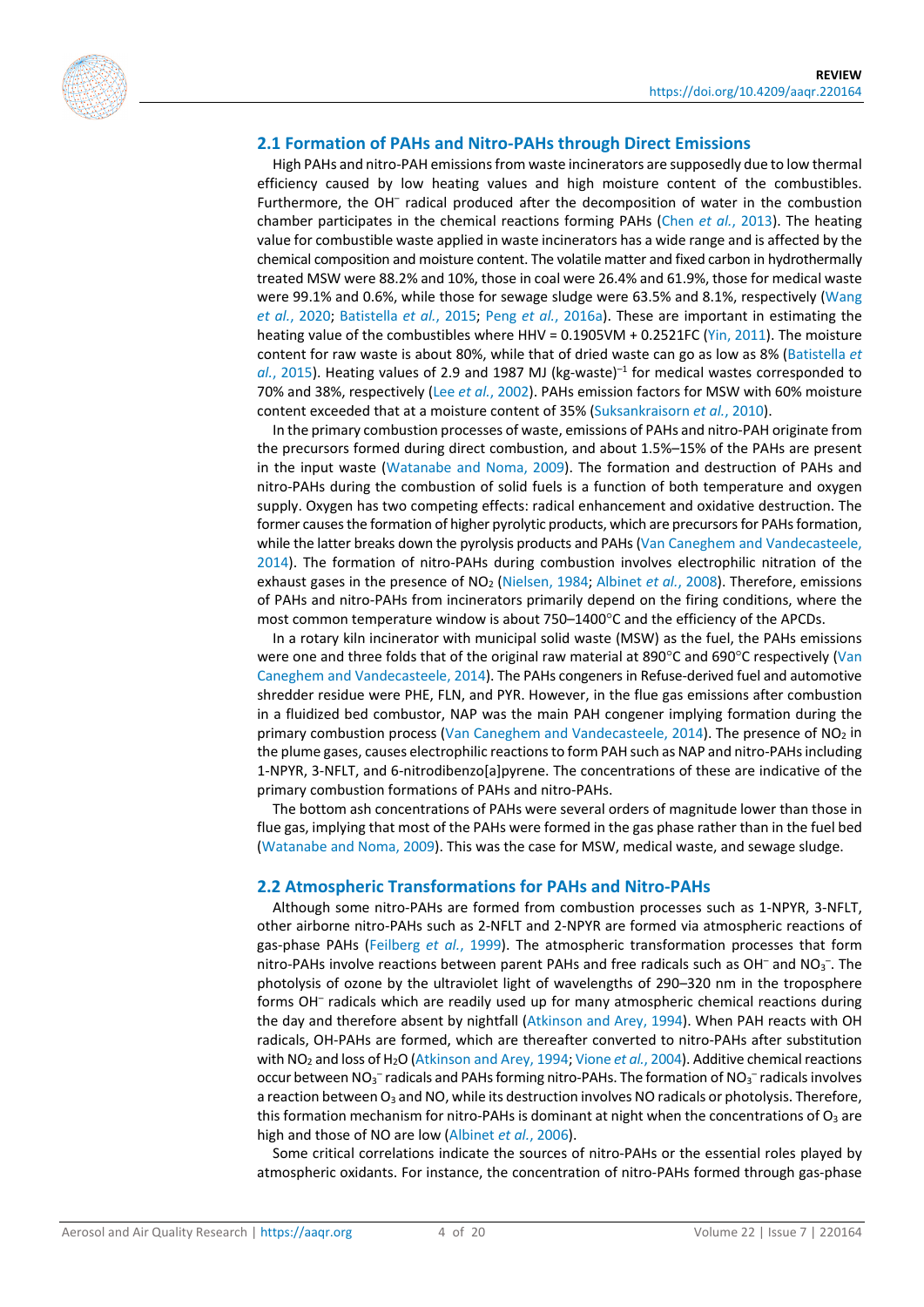reactions correlates with those of  $NO<sub>x</sub>$  indicating the formation mechanism. On the other hand, those of 3-NPHE and 4-NPHE are indirectly proportional to  $NO_x$  but correlate with  $O_3$  concentrations indicating degradation in the presence of  $NO<sub>x</sub>$  [\(Watanabe and Noma, 2009\)](#page-19-1).

In the gas phase, the dominant photolysis process for the destruction of PAHs is the OH– radical initiated reaction. However, this process in the presence of  $NO<sub>3</sub><sup>-</sup>$  radical often leads to the formation of mutagenic nitro-PAHs. In abundant sunlight, nitro-PAHs' average OH-initiated formation is 90%– 100%, whereas, in wintertime, NO<sub>3</sub><sup>-</sup> is the dominant initiator of nitro-PAH formation [\(Feilberg](#page-16-12) *et al.*[, 2001\)](#page-16-12).

Cold winters are characterized by reduced gas-phase reactions, where significant nitro-PAH concentrations are initiated by NO<sub>3</sub><sup>-</sup> [\(Scheepers](#page-18-8) *et al.*, 1995). The seasonal variations from previous investigations indicate that nitro-PAHs are higher in colder months than in warmer periods due to fewer emissions and higher rates of photolysis in summer [\(Lammel](#page-17-9) *et al.*, 20207). During spring, the total concentrations of all nitro-PAHs congeners ranged from  $5-60$  pg m<sup>-3</sup>, while in colder months, 9-NANT alone had high concentrations reaching 500 pg  $m^{-3}$ .

#### **2.3 Gas and Particle Partitioning for PAHs and Nitro-PAHs**

Physicochemical properties of PAHs and nitro-PAHs determine their gas-particle partitioning in the environment. PAHs consist of two or more aromatic rings arranged in linear, angular or bunched structures. They differ from nitro-PAHs in that all the atoms in the molecule's backbone are carbon. Previous literature has provided adequate details on the physicochemical properties of PAHs and some details on nitro-PAHs that affect their gas-particle partitioning [\(Yaffe](#page-19-3) *et al.*, [2001;](#page-19-3) [Bandowe and Meusel, 2017\)](#page-14-0).

PAHs and Nitro-PAHs have high melting and boiling points and are mostly solid at room temperature. As their molecular weight increases, their melting and boiling points, particle-gas partition coefficients (K<sub>P</sub>), and octanol-air partition coefficients (K<sub>OA</sub>) increase. PAHs congeners with a mass  $\leq$  202 g mol<sup>-1</sup>, including naphthalene, fluorene, anthracene, fluoranthene, and pyrene, are primarily present in gaseous form, while those with masses  $\geq$  252 g mol<sup>-1</sup> mostly partition to particles [\(Tomaz](#page-18-9) *et al.*, 2016). Due to low volatility, nitro-PAHs tend to partition more significantly in the particulate phase. Accordingly, nitro-PAHs with masses  $\leq$  211 g mol<sup>-1</sup>, including 1-NNAP and 2-nitrofluorene (2-NFLU), mostly partition into the gaseous phase while masses  $>$  225 g mol<sup>-1</sup> such as 3-NFLT and 1-NPYR are primarily associated with particles [\(Bandowe and Meusel, 2017\)](#page-14-0). Their vapor pressures are inversely proportional to their molecular weights and increases by three orders of magnitude compared to their parent PAHs. Compared to their parent PAHs, nitro-PAHs have higher molecular weights and, therefore, higher  $K_P$  and  $V_p$  than their parent PAHs.

HMW PAHs adsorb more onto PM than LMW PAHs due to the Kelvin effect, which increases the equilibrium vapor pressure over the PM's curved surface [\(Wang and Wexler, 2013;](#page-19-8) [Wang](#page-19-9) *et al.*[, 2018\)](#page-19-9). The HMW nitro-PAHs such as 6-NDBaP partition with 99.1%–99.7% of their total mass to the soil, and the remaining 0.3%–0.5% in atmospheric PM. In a study by [Albinet](#page-14-9) *et al.* (2007), the levels of both gaseous and particulate nitro-PAHs in the air ranged from 0.1–600 pg m<sup>-3</sup>. In a smog chamber experiment, 2-NFLT and 2-NPYR formed in the gas phase immediately condensed on soot particles implying that the nitro-PAHs with 3 or 4 rings almost exclusively partition into PM. LMW 2-ring nitro-PAHs mainly partitioned in the gas phase [\(Feilberg](#page-16-11) *et al.*, 1999). Overall, the effects of nitro-groups on the properties of nitro-PAH, such as partitioning, are slightly complex due to the impact of other factors not essentially connected to the familiar associations between aqueous solubility, polarity, and partitioning of molecules into gas or particle phase [\(Albinet](#page-14-9) *et al.*[, 2007;](#page-14-9) [Bandowe](#page-14-2) *et al.*, 2014).

#### **2.4 Indicative Congeners for Pollution Source Identification**

The most abundant nitro-isomers of PYR, FLU, and FLT observed in diesel exhaust are 1-NPYR, 2-NFLU, and 3-NFLT while those formed due to gas-phase atmospheric conversions with OH– radical-initiated reactions are 2-NPYR, 3-NFLU, and 2-NFLT [\(Tokiwa](#page-18-10) *et al.*, 1986[; Dimashki](#page-15-8) *et al.*, 2000b, [2000a\)](#page-15-9). Consequently, the detection of these isomer pairs is crucial for estimating the role of direct emissions in contrast to atmospheric conversions as sources of nitro-PAHs [\(Nielsen, 1984;](#page-17-8) [Atkinson](#page-14-6)  [and Arey, 1994;](#page-14-6) [Albinet](#page-14-1) *et al.*, 2006).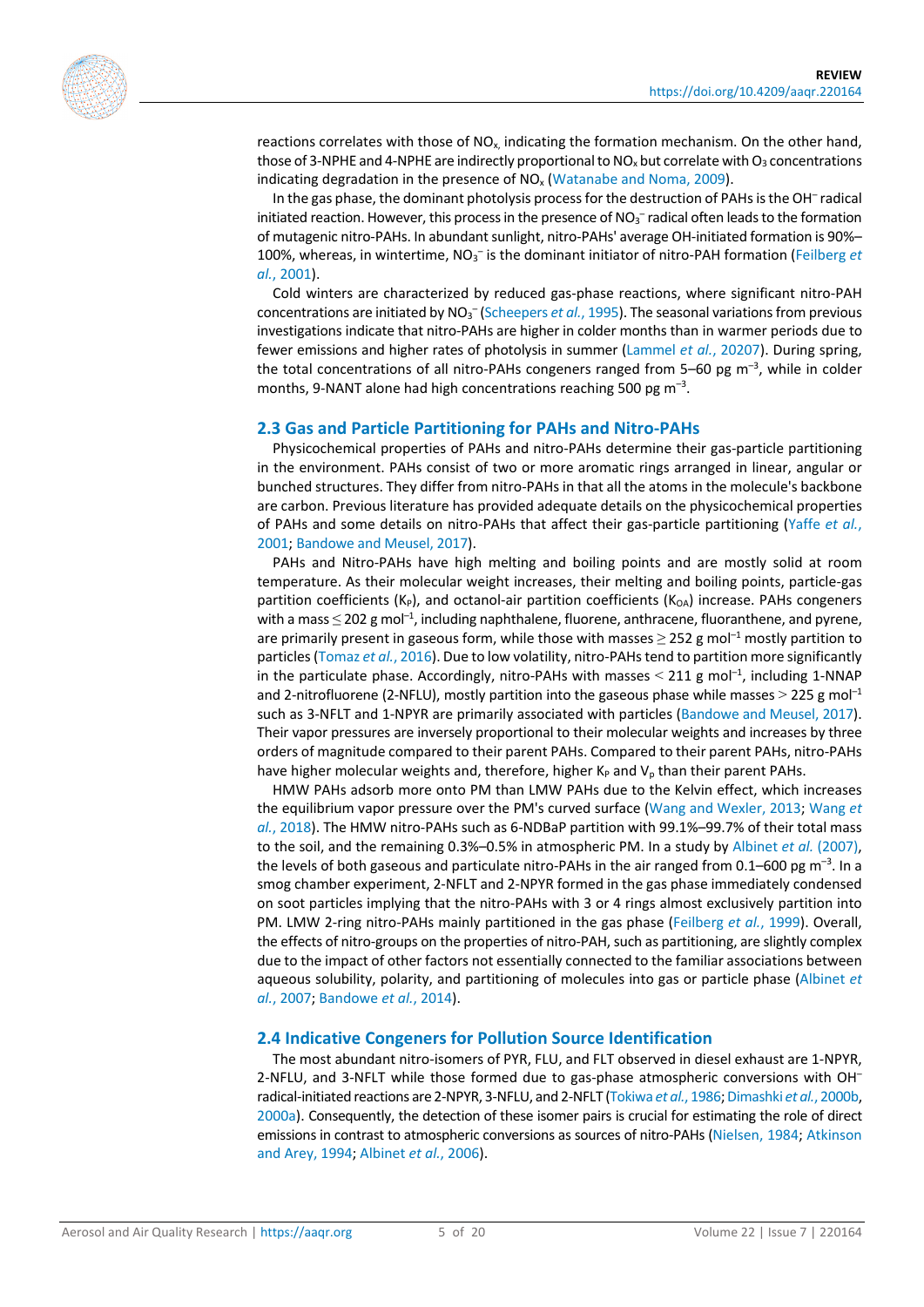

The ratio of contribution of primary emissions for nitro-PAHs to atmospheric gas-phase transformations can be evaluated using 2-NFLT/1-NPYR ratio. A 2-NFLT/1-NPYR ratio below five highlights the importance of primary emission sources while that exceeding five implies the dominance of gas-phase formation of nitro-PAHs [\(Albinet](#page-14-8) *et al.*, 2008). In an investigation by [Di](#page-15-0) [Filippo](#page-15-0) *et al.* (2007), the ratio of 2NFLT/1-NPYR was 1.6 and 2.0 during the day and night, respectively, indicating the dominance of primary emission sources over atmospheric transformations. Secondary gas-phase reactions, especially in summer form 2-NFLT and therefore, the mean ratios of 2-NFLT/1-NPYR in summer statistically exceed those in winter. This secondary formation pathway is dominant for LMW nitro-PAHs since they predominantly occur in their gaseous phases.

A 2-NFLT/2-NPYR ratio can indicate the prevalent gas-phase formation mechanism. From the investigation performed in Fort Meade and Baltimore, the 2-NFLT/2-NPYR ratios in January (winter) and July (summer) were  $> 0.83$  and  $> 0.45$ , respectively, suggesting that daytime OH<sup>-</sup> initiated reaction as the prevalent gas-phase nitro-PAHs formation pathway [\(Bamford](#page-14-10) *et al.*, 2003). Ratios less than 10 indicate the dominance of daytime OH<sup>-</sup> initiated reactions, while a ratio exceeding 100 indicates the dominance of NO<sub>3</sub><sup>-</sup> initiated reactions [\(Albinet](#page-14-8) *et al.*, 2008).

Many nitro-PAHs accumulate during downwind transportation while the concentration of primary PAHs decreases downwind due to atmospheric chemical reactions, whereby the degree of depletion is proportional to the degree of substitution of aromatic rings [\(Fraser](#page-16-13) *et al.*, 1998). The conversion reactions of PAH to nitro-PAH reactions are irreversible, and their kinetics and reaction rate constants were reported b[y Atkinson and Arey \(1994\).](#page-14-6) Therefore, the partitioning of PAHs and their nitro-PAH products can be calculated sequentially using field measurements or model-generated estimates of ambient air PAH concentrations and the kinetics of conversion reactions. The concentrations of some nitro-PAH congeners are indicators of other processes for instance nitro-6-nitrobenzo[a]pyrene (6-NBaP) indicates the degradation of BaP, while 1-nitrobenzo[e]pyrene indicates the toxicity of PAHs [\(Bamford and Baker, 2003\)](#page-14-11).

#### **4 LABORATORY ANALYSIS OF PAHS AND NITRO-PAHS**

The separation and analysis of PAHs are adequately covered elsewhere; therefore, this section will mostly cover nitro-PAHs [\(Dimashki](#page-15-9) *et al.*, 2000a). The investigation of nitro-PAHs involves four key steps; spiking the isotope-labelled surrogates, solvent extraction, sample clean-up through SPE, and analysis techniques such as HRMS, GC/MSMS, and HRMS. Before analysis, PAHs and nitro-PAHs are collected using Teflon-coated fiberglass or XAD catridges for the particulate phase and a pair of polyurethane foams (PUF) for the gas phase component [\(Albinet](#page-14-9) *et al.*, 2007; [Watanabe and Noma, 2009\)](#page-19-1).

In previous investigations, nitro-PAH concentrations were 2–100 times lower than their parent PAHs compounds, with about 100 pg m<sup>-3</sup> in the particulate phase and about 20 pg m<sup>-3</sup> in the gas phase [\(Bamford and Baker, 2003\)](#page-14-11). Therefore, their analysis procedure differs from PAHs because more purification and pre-concentration steps are needed. Usually, the analytes are extracted from the filters and PUFs by pressurized liquid extraction, with dichloromethane (DCM) as the solvent before concentration under a nitrogen or argon gas stream to 500 L and subsequent adjustment to 1 mL using DCM [\(Bamford](#page-14-10) *et al.*, 2003; [Cochran](#page-15-10) *et al.*, 2012). For the bottom ash, usually, samples are collected and extracted using 150 mL of hexane and 50 mL of acetone with a Soxhlet extractor for 18–24 hours.

The nitro-PAH samples are subject to open column chromatography clean-up whereby 1 cm i.d. glass column is filled with 5 g of activated silica at 150°C for 12 h. The samples are loaded and eluted with 10 mL n-hexane, followed by 40 mL DCM. The cleaned sample is evaporated under a stream of nitrogen and spiked with recovery standard, terphenyl, before concentrating to about 50 µL [\(Van Caneghem and Vandecasteele, 2014\)](#page-18-3).

Before injection, organic extracts are eluted through an alumina SPE cartridge with 9 mL of DCM to get rid of macromolecules and polar compounds, followed by purification on a silica SPE cartridge to separate alkanes from aromatic compounds and maintain a clean GC/MS injection port [\(Di Filippo](#page-15-0) *et al.*, 2007[; Albinet](#page-14-1) *et al.*, 2006). Nitro-PAHs are highly volatile and thermosensitive, and performing cool injections usually rules out the risk of degradation at the injector [\(Albinet](#page-14-1) *et al.*[, 2006\)](#page-14-1).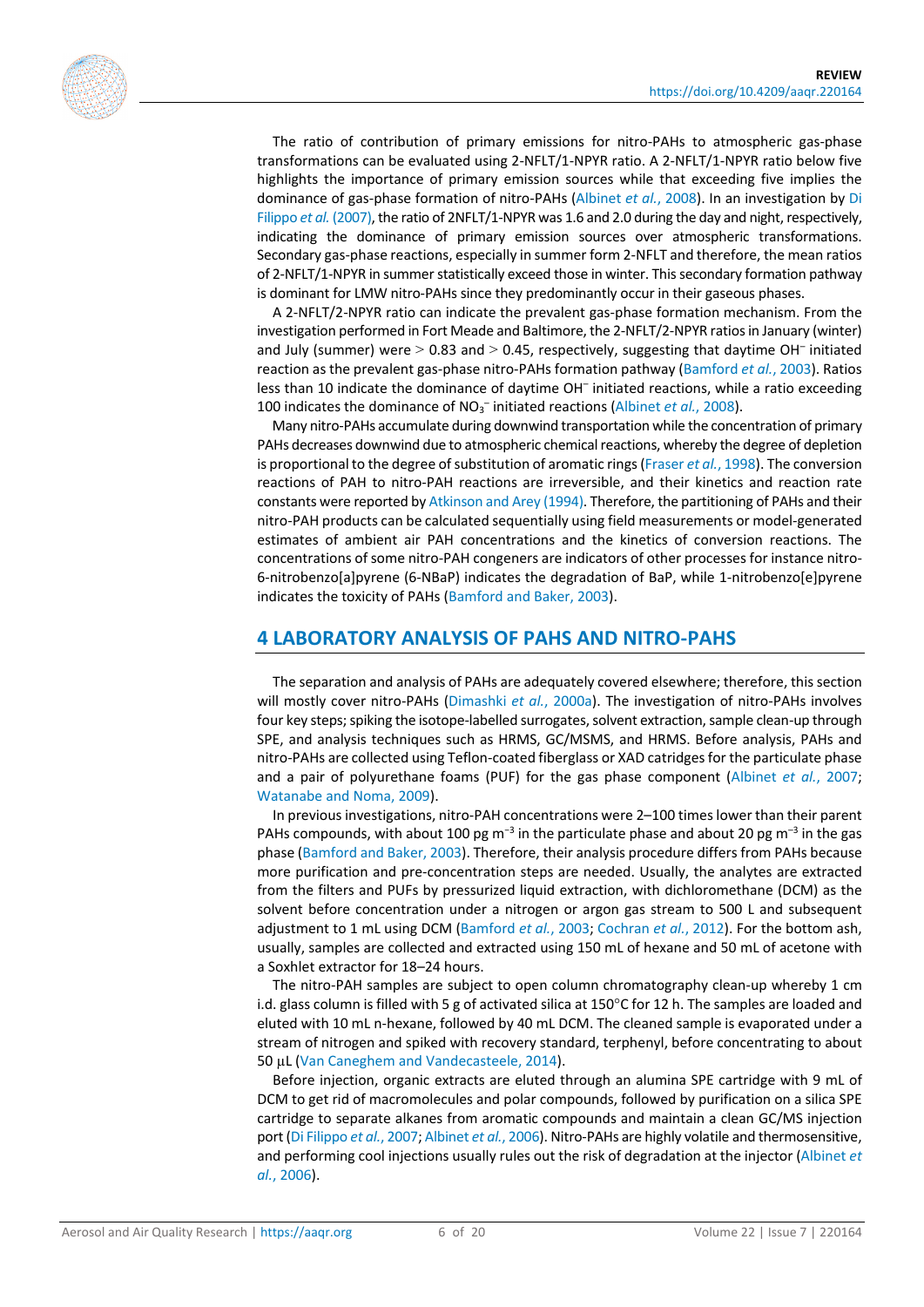Analysis through the mass spectrometer uses the following parameters; source temperature at 150°C, 45 eV as the electron energy, and methane as the reagent gas for NICI. The mass spectrometer runs in selective ion monitoring mode. The monitored ions, associated deuterium labelled nitro-PAHs internal standards, the quantification ions and collision energy (CE) of studied nitro-PAHs are displayed i[n Table 1.](#page-6-0) They are optimized for both precursor and product scan mode. To improve the intensity of the congeners, especially 1-nitro-pyrene-D9, 1-nitro-pyrene, 7-nitro-benz(a)anthracene and 6-nitrochrysene, 40 eV and 50eV are applied as indicated in [Table 1.](#page-6-0)

Columns applied for separating PAHs and nitro-PAHs can vary in length, diameter, and stationary phase composition, as summarized in [Table 2.](#page-7-0) Separation and detection of aromatic compounds are performed in a column that consists of a stationary phase, an oven, and a detector. Varying compositions of the stationary phase and differences in the boiling points and polarity of the compounds cause successful separation of the analytes.

A stationary phase composed of dimethylpolysiloxane has a low polarity. However, adding phenyl polysiloxane can improve its polarity [\(Feilberg](#page-16-12) *et al.*, 2001; Zhao *et al.*[, 2015;](#page-19-10) [Keyte](#page-16-14) *et al.*, [2016\)](#page-16-14). In cases where higher polarities are required for the separation process (50%–90% cyanopropylphenyl)-methylpolysiloxane can be applied. Nitro-PAH separation using GC columns has been performed with 5% phenyl and 50% phenyl as the stationary phases [\(Bamford](#page-14-10) *et al.*, [2003\)](#page-14-10). C18 column can also be applied; however, its MDL was higher than that of DB-5, as seen in [Table 2.](#page-7-0) Although the less polar column attains a satisfactory resolution of 6-nitrobenzo[a]pyrene (6-NBaP) from 1-nitrobenzo[e]pyrene, that for 2- and 3-NFLT was unattainable [\(Albinet](#page-14-1) *et al.*, [2006;](#page-14-1) [Albinet](#page-14-8) *et al.*, 2008). The unsatisfactory separation is troublesome because the congeners are from different sources and, therefore, are often used as indicators of primary vs secondary mechanisms of formation for nitro-PAHs, so they need to be reliably quantified individually [\(Bamford and Baker, 2003\)](#page-14-11). Satisfactory resolution of NFLT, NPYR, NANT, and NPHE isomers was reported on 50% phenyl columns, promoting its adoption for the separation column [\(Bamford](#page-14-10) *et al.*[, 2003\)](#page-14-10). However, this high polar column had poor resolution of NBaP and NBeP.

Detection of nitro-PAHs is performed through GC-NCI-MS, GC-ECD, and GC-MS with EI. Additional mass spectrometry methods for nitro-PAHs include HPLC-MS with a particle beam interface, HPLC-GC with an atomic emission detector or an ion trap mass spectrometer, TOF-MS, and HPLC-MS coupled with an electrochemical cell [\(Schauer](#page-18-11) *et al.*, 2004). Several types of mass analyzers are applied, including the quadrupole mass spectrometer (QMS), time of flight (ToF) and ion traps

| Target                   | Precursor ion $(m/z)$ | Product ion $(m/z)$ | CE (eV) |
|--------------------------|-----------------------|---------------------|---------|
| 2-Nitronaphthalene       | 173.1                 | 127.1               | 20      |
|                          | 173.1                 | 115.1               | 15      |
| 2-Nitrofluorene          | 211.1                 | 165.1               | 15      |
|                          | 211.1                 | 194.1               | 5       |
| 9-Nitroanthracene        | 223.1                 | 165.1               | 30      |
|                          | 223.1                 | 193.2               | 10      |
| 9-Nitrophenanthrene      | 223.1                 | 165.1               | 20      |
|                          | 223.1                 | 195.2               | 5       |
| 3-Nitorfluoranthene      | 247.1                 | 189.2               | 30      |
|                          | 247.1                 | 217.2               | 10      |
| 4-Nitropyrene            | 247.1                 | 189.2               | 25      |
|                          | 247.1                 | 201.2               | 30      |
| 1-Nitropyrene-D9         | 256.2                 | 198.2               | 40      |
|                          | 256.2                 | 226.2               | 15      |
| 1-Nitropyrene            | 247.1                 | 217.2               | 15      |
|                          | 247.1                 | 189.1               | 40      |
| 7-Nitrobenz(a)anthracene | 273.1                 | 215.2               | 35      |
|                          | 273.1                 | 189.2               | 50      |
| 6-Nitrochrysene          | 273.1                 | 215.2               | 35      |
|                          | 273.1                 | 189.2               | 50      |

<span id="page-6-0"></span>**Table 1.** Quantification ions and collision energies for nitro-PAHs analysis.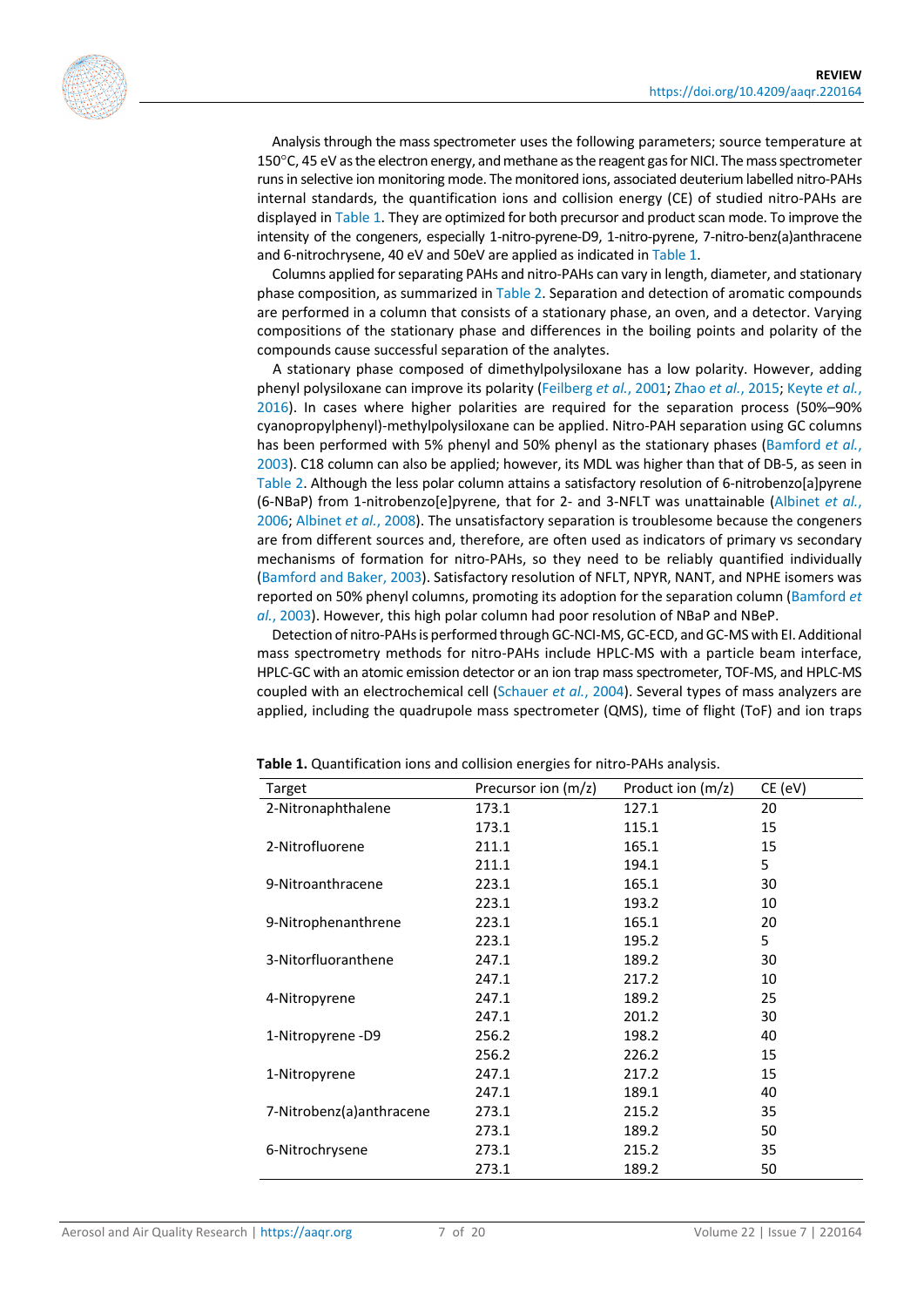<span id="page-7-0"></span>

|                | Table 2. Typical detection limits, columns and instruments for PAHs and nitro-PAHs analysis.<br>Sample | Volume or<br>mass  | Media                  | Detection limits                                                      | Column used                                                              | Instrument                                   | Location                       | Reference                        |
|----------------|--------------------------------------------------------------------------------------------------------|--------------------|------------------------|-----------------------------------------------------------------------|--------------------------------------------------------------------------|----------------------------------------------|--------------------------------|----------------------------------|
| 1              | Air samples                                                                                            | $1400 \text{ m}^3$ | GFFS                   | $0.001 - 0.12$ pg m <sup>-3</sup>                                     | DB-17MS, and DB-5 (HP-                                                   | GC-MS & GC/NICI MS                           | Baltimore and Fort             | <b>Bamford</b> and               |
| $\sim$         | Air samples                                                                                            | $360 \text{ m}^3$  | Filter + PUF<br>PUFS   | $0.001 - 0.09$ pg m <sup>-3</sup><br>$0.01 - 0.07$ pg m <sup>-3</sup> | DB-5MS, 30 m × 0.25 mm<br>5MS)                                           | GC/NICI-MS with SIM                          | Chamonix and the<br>Meade, USA | Baker, 2003)<br>(Albinet et al., |
|                |                                                                                                        |                    |                        |                                                                       | (J&W Scientific, USA)<br>1.D., 0.25 µm film                              |                                              | Maurienne,<br>France           | 2007, 2008)                      |
| w              | SRM-1650                                                                                               | 10 <sub>mg</sub>   | Filter + PUF           | $20 - 50$ pg<br>$2 - 10$ pg                                           | DB-5, 0.25 mm ID and<br>$0.25 \mu m$ film                                | GC-MS (HP-5890 GC)                           | Canada                         | (Chiu and Miles,<br>1996)        |
| 4              | Diesel exhaust &                                                                                       |                    | $\frac{1}{2}$          | $0.21 \times 10^{-4}$ -1.4 $\times$                                   | $DB-5$ , 30 m $\times$ 0.25 mm l.D.,                                     | GC/NICI-MS (Fisons' GC-                      | Queensway, tunnel,             | (Dimashki et al.,                |
| S              | air samples<br>Ambient air                                                                             | $2000 \text{ m}^3$ | ı                      | $0.5 - 0.9$ pg m <sup>-3</sup><br>$10^{-4}$ ng m <sup>-3</sup>        | 95% methyl-siloxane/<br>$0.25 \mu m$ film                                | GC-MS (Varian 3400 star<br>8000 & MD-800 MS) | Burmingham, UK<br>Riso         | (Feilberg et al.,<br>2000a       |
|                | PM Urban &                                                                                             |                    |                        |                                                                       | 5% phenyl-siloxane                                                       | GC and Varian Saturn                         |                                | 2001)                            |
|                | Semi-urban                                                                                             |                    |                        |                                                                       | (Restek Corp.)                                                           | III MS)                                      |                                |                                  |
| 6              | Ambient air PM<br>Wood smoke                                                                           | 10 <sub>mg</sub>   | <b>SRM 2975</b>        | <b>10 pg</b><br>$\overline{1}$                                        | $DB-5$ , 30 m $\times$ 0.25 mm l.D $\times$<br>$0.25 \mu m$ film $(18W)$ | GC-NICI-MS                                   |                                | (Cochran et al.,<br>2012)        |
|                | Diesel exhaust                                                                                         | 50 mg              |                        |                                                                       | Scientific, USA).                                                        |                                              |                                |                                  |
| $\overline{ }$ | Coal & crop                                                                                            |                    | 2500QAT-UP             | $2.2 - 1514$ ng                                                       | $C18$ , 150 mm $\times$ 6 mm i.d. &                                      | <b>HPLC with</b>                             |                                | (Yang et al.,                    |
|                | residue pellets                                                                                        |                    | quartz fiber<br>filter |                                                                       | Cosmosil 5C18, 250 mm                                                    | chemiluminescence                            |                                | 2017)                            |
|                |                                                                                                        |                    |                        |                                                                       | × 4.6 mm i.d. (Nacalai<br>Tesque, Tokyo, Japan)                          | detector.                                    |                                |                                  |



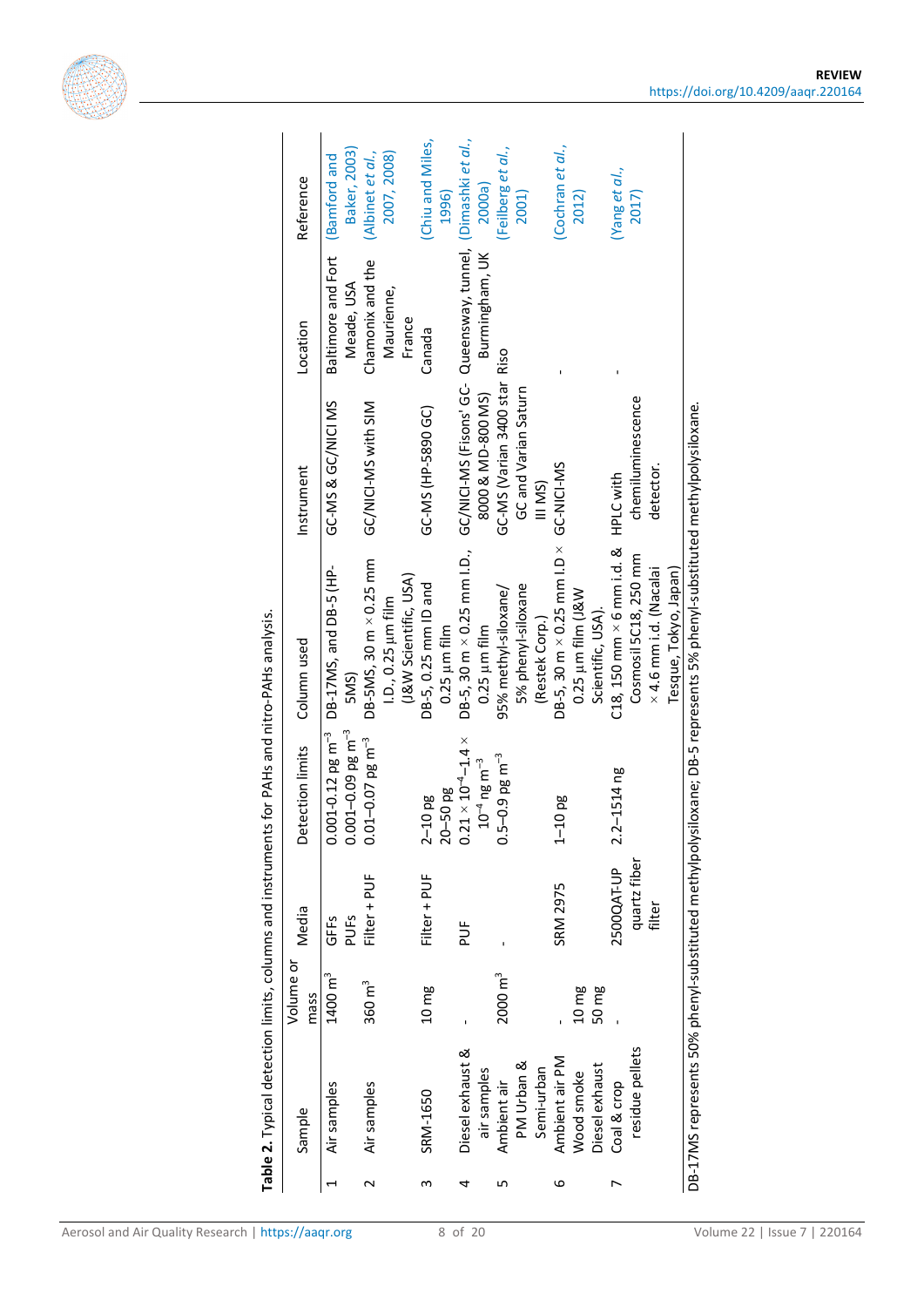

such as the Orbitrap (Špánik and [Machyňáková](#page-18-12), 2018). Electrochemical chemiluminescence and fluorescence detectors were applied before; however, they have a downside in that nitro-PAHs reveal low fluorescence signals, and sensitive fluorescence needs the reduction of nitro-PAHs to their corresponding amino-PAH [\(Albinet](#page-14-9) *et al.*, 2007). A comparison between the sensitivities of electron ionization (EI) and negative chemical ionization (NCI) indicated that the latter was 100 folds higher [\(Bezabeh](#page-15-12) *et al.*, 2003[; Galmiche](#page-16-16) *et al.*, 2021). The selectivity of the congeners for nitro-PAHs usually depends on the separation capability, while the sensitivity is affected by the cleanliness of the sample [\(Bamford](#page-14-10) *et al.*, 2003). The resolution and selectivity of the analysis equipment can be improved by coupling a quadrupole to a ToF [\(Schiewek](#page-18-13) *et al.*, 2007). The limit of detection for nitro-PAHs, for 360 m3 of air was 0.01–0.07 pg m–3 [\(Albinet](#page-14-9) *et al.*, 2007; [Albinet](#page-14-8) *et al.*, 2008) as indicated i[n Table 2,](#page-7-0) where other MDLs are highlighted.

# **5 PAHS AND NITRO-PAHS IN DIFFERENT MATRICES AND THE ROLE OF APCDS IN THEIR CONTROL**

In the post-combustion zone, PAHs and nitro-PAHs composition in the fly ashes are usually collected in the bag filter, and the concentration was found to range between 0.004-0.009 µg (kg of waste)<sup>-1</sup> [\(Watanabe and Noma, 2009\)](#page-19-1). On the other hand, their concentrations in the gasphase flue gas emissions ranged between 0.076–0.1  $\mu$ g (kg of waste) $^{-1}$ . A 95.8%–98.3% reduction in the concentration of nitro-PAHs was attained in the final exit gases highlighting the importance of a  $>$  2 s residence time at a temperature of 800 $^{\circ}$ C in the control of nitro-PAHs (Watanabe and [Noma, 2009;](#page-19-1) [Dat and Chang, 2017\)](#page-15-13).

For incinerators fitted with the best available APCDs, the concentration of PAHs and nitro-PAHs usually rank as bottom ash  $\leq$  boiler ash  $\leq$  fly ash as presented in [Table 3.](#page-9-0) For the bottom ash concentrations of PAHs, the congeners in the RDF and ASR were closely related to those of the input waste. For a medical waste incinerator, a study by [\(Wheatley and Sadhra, 2004\)](#page-19-12) indicated that the PAHs present in the bottom ash was a combination of those previously present in the input waste and those formed during primary combustion. In an investigation by [\(Thomas and](#page-18-14)  [Wornat, 2008\)](#page-18-14), the PAHs concentration in the bag filter fly ash was lower than that of the bottom ash at 1% of the concentration of the input waste. The most critical PAH congeners are NAP, PHE, FLT, and PYR [\(Johansson and van Bavel, 2003;](#page-16-1) [Van Caneghem and Vandecasteele, 2014\)](#page-18-3). This implies that all the PAHs are derived from the waste inputs. One investigation reported different findings whereby, PAHs from MSWI, a heating plant, and a biofuels combustor had similar concentrations of 140–77 000 µg  $kg^{-1}$  in both bottom and fly ashes, with the most dominant congeners as PHE and NAP [\(Johansson and van Bavel, 2003\)](#page-16-1). The high concentration of PAHs in fly ash is possibly due to low efficiency in the particle capture systems.

Optimizing combustion processes and applying APCDs to control the emission of PAHs and nitro-PAHs in stationary sources is essential. Co-combustion of hydrothermally treated MSW with low-rank coal lowered the concentration of NO and  $N<sub>2</sub>O$  in a bubbling fluidized bed, which are crucial precursors for the formation of nitro-PAHs during primary combustion. PM abatement technologies effectively reduce the concentrations of particle-bound PAHs and nitro-PAHs [\(Jung](#page-16-17)  *et al.*[, 2020\)](#page-16-17). Staging, which involves the application of a secondary combustion chamber to cut down NO<sub>x</sub> formation, is suspected to reduce nitro-PAH formation [\(Saastamoinen and Leino, 2019\)](#page-17-10). In the reduction of PAHS from the emissions of scrap tire pyrolysis plant, NAP was the most abundant PAH in WSB effluent due to its high aqueous solubility. The combination of activated carbon injection and baghouse captures 95–99% of PAHs in the emissions from an MWI- cofiring 40% of municipal waste and 60% of industrial waste (Hsu *et al.*[, 2021\)](#page-16-8).

In a fluidized bed combustor for industrial waste, about 99% of the PAH concentrations present in the input were destroyed, while the remainder ended up at the bottom ash. However, precursors for PAH formation formed during the combustion process leading to some concentrations of PAHs in the air pollution control residue, fly ash, and flue gas emissions (Van Caneghem and [Vandecasteele, 2014\)](#page-18-3). As seen in the study by Park *et al.* [\(2009\),](#page-17-11) as the temperature increased from 600°C to 800°C, the PAHs emission increased. However, as the temperature rose to 900°C, their concentrations fell due to thermal breakdown, whereby LMW PAHs were held together by weak hydrogen bonds, and van der Waals were degraded (Peng *et al.*[, 2016b\)](#page-17-12). Similarly, more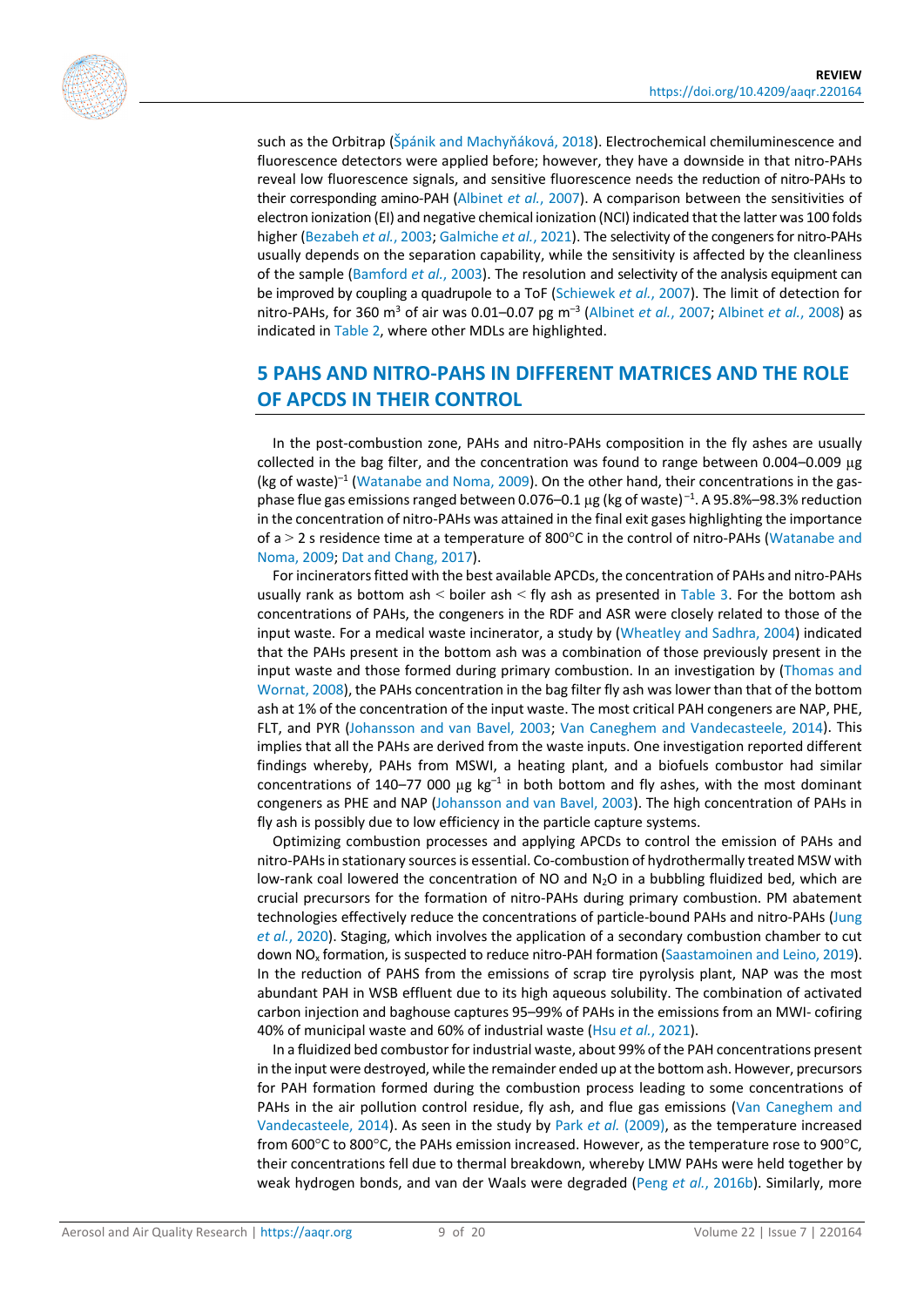<span id="page-9-0"></span>

| Type of Combustor            | Table 3. Concentrations of PAHs and nitro-PAHs in bottom ashes and other solid residues.<br>Combustibles | Type of Solid<br>Residue | Emission Factors for PAHs<br>Concentrations and           | Concentration and Emission<br>Factors for Nitro-PAHs | Reference                      |
|------------------------------|----------------------------------------------------------------------------------------------------------|--------------------------|-----------------------------------------------------------|------------------------------------------------------|--------------------------------|
|                              |                                                                                                          |                          |                                                           |                                                      |                                |
| Grate furnace<br>Rotary kiln |                                                                                                          | Bottom ash               | $79 - 1400$ ng g <sup>-1</sup>                            |                                                      | (Van Caneghem et al.,<br>2010) |
|                              |                                                                                                          |                          | $570 - 680$ ng $g^{-1}$                                   |                                                      |                                |
| Fluidized Bed Combustor      | Usual waste mix                                                                                          | Bottom ash               | $269 \,\mu g \,m^{-3}$                                    |                                                      | (Van Caneghem and              |
|                              | ASR                                                                                                      |                          | 66 µg m <sup>-3</sup>                                     |                                                      | Vandecasteele, 2014)           |
|                              | Scrap tyres                                                                                              | Bottom ash               | $77 \mu g g^{-1}$                                         |                                                      | Chen et al., 2007              |
| <b>MSWI</b>                  | Medical waste                                                                                            | Bottom ash               | 629.02 µg (kg fuel) -1                                    |                                                      | (Chen et al., 2013)            |
| Open burning                 |                                                                                                          | Bottom ash               | $2397.74 \mu g$ (kg fuel) $^{-1}$                         |                                                      |                                |
| Bricked incinerator          |                                                                                                          | Bottom ash               | $11354.5 \ \mu g$ (kg fuel) $^{-1}$                       |                                                      |                                |
| Exclusive incinerator        |                                                                                                          |                          | 6840.2 µg (kg fuel) -1                                    |                                                      |                                |
| $\overline{\mathsf{S}}$      | Clinical waste                                                                                           | Bottom ash               | 450 µg (kg fuel) <sup>-1</sup>                            |                                                      | (Wheatley and Sadhra,          |
|                              |                                                                                                          | Fly ash                  | $0 \mu g \log^{-1}$                                       |                                                      | 2004)                          |
| <b>MSW</b>                   |                                                                                                          | Bottom ash               | 114-545 µg (kg fuel) - <sup>1</sup>                       |                                                      | (Vehlow et al., 2006)          |
| Rotary kiln                  | Municipal solid waste                                                                                    | Bottom ash               | 430 µg (kg fuel) <sup>-1</sup>                            | $0.080 \,\mu g$ (kg fuel) $^{-1}$                    | (Watanabe and Noma,            |
|                              |                                                                                                          | Fly ash                  | 16 µg (kg fuel) -1                                        | $0.004 \ \mu g$ (kg fuel) $^{-1}$                    | 2009)                          |
| MSWI <sub>1</sub>            | Municipal solid waste                                                                                    | Bottom ash               | $\vec{a}$<br>3586 µg (kg fuel)                            |                                                      | (Johansson and van             |
| MSWI <sub>2</sub>            |                                                                                                          |                          | 4<br>992 µg (kg fuel)                                     |                                                      | Bavel, 2003)                   |
| MSWI3                        |                                                                                                          |                          | 656 µg (kg fuel) -1                                       |                                                      |                                |
| MSWI4                        |                                                                                                          |                          | 479 µg (kg fuel) -1                                       |                                                      |                                |
| MG-CWI                       | Medical waste                                                                                            | Front Bottom ash         | 3170 $\mu$ g (kg fuel) $^{-1}$                            |                                                      | (Lee et al., 2002)             |
|                              |                                                                                                          | Bottom ash               | 162 µg (kg fuel)                                          |                                                      |                                |
|                              |                                                                                                          | ESP Fly ash              |                                                           |                                                      |                                |
|                              |                                                                                                          | WSB Effluent             | 13800 $\,\mu$ g (kg fuel) $^{-1}$ 124 $\,\mu$ g L $^{-1}$ |                                                      |                                |
| FG-CWI                       |                                                                                                          | Bottom ash               | 3480 µg (kg fuel) -1                                      |                                                      |                                |
|                              |                                                                                                          | ESP Fly ash              | 47000 µg (kg fuel) <sup>-1</sup>                          |                                                      |                                |
|                              |                                                                                                          | WSB Effluent             | $62.2 \mu g L^{-1}$                                       |                                                      |                                |

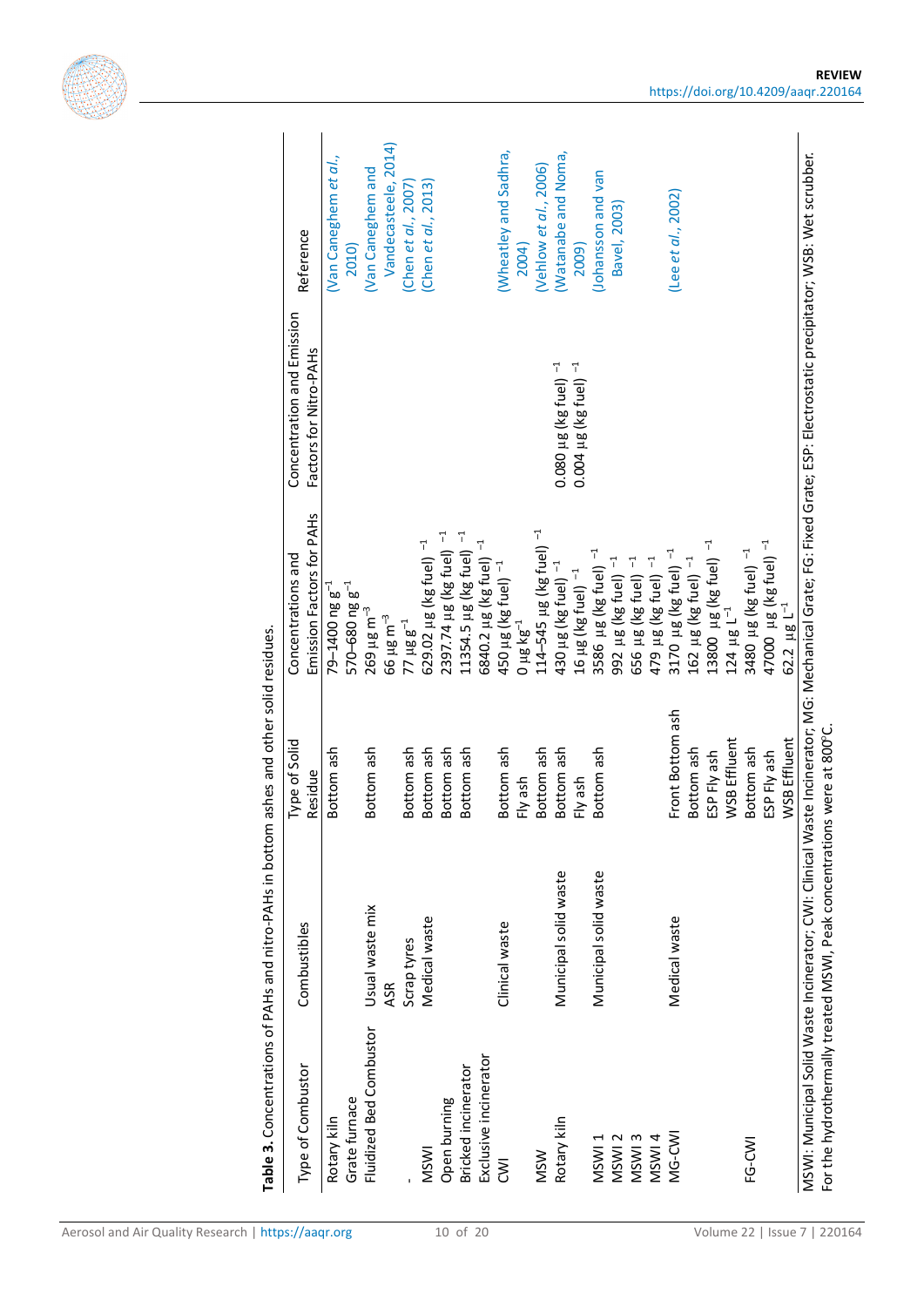

| Emission Factors for PAHs<br>$\overline{1}$<br>755190 µg (kg fuel)<br>Concentrations and<br>2410 µg (kg fuel) <sup>-1</sup><br>345 µg (kg fuel) -1<br>147 µg (kg fuel) -1<br>122 $\mu$ g (kg fuel) $^{-1}$<br>T<br>13 $\mu$ g (kg fuel) $^{-1}$<br>11 $\mu$ g (kg fuel) $^{-1}$<br>228 µg (kg fuel)<br>$2 \mu g$ (kg fuel) $^{-1}$<br>14 µg (kg fuel)<br>$9 \mu g g^{-1}$<br>Type of Solid<br>Bottom ash<br>Bottom ash<br>Bottom ash<br>Bottom ash<br>Bottom ash<br>Bottom ash<br>Residue<br>Fly ash<br>Fly ash<br>Fly ash<br>Fly ash<br>Fly ash<br>Fly ash<br>Fly ash<br>Fly ash<br>Fly ash<br>Sewage/industrial sludge<br>Municipal/Sewage waste<br>Municipal solid waste<br>Bituminous coal<br>Anthracite coal<br>Sewage sludge<br>Sewage sludge<br>Sewage sludge<br>Combustibles<br>Peanut hull<br>Hydrothermally treated<br>Sludge incinerators<br>Type of Combustor<br>Incinerator |                                                                   |                                  |            |                        |  |
|------------------------------------------------------------------------------------------------------------------------------------------------------------------------------------------------------------------------------------------------------------------------------------------------------------------------------------------------------------------------------------------------------------------------------------------------------------------------------------------------------------------------------------------------------------------------------------------------------------------------------------------------------------------------------------------------------------------------------------------------------------------------------------------------------------------------------------------------------------------------------------------|-------------------------------------------------------------------|----------------------------------|------------|------------------------|--|
|                                                                                                                                                                                                                                                                                                                                                                                                                                                                                                                                                                                                                                                                                                                                                                                                                                                                                          | Reference<br>Concentration and Emission<br>Factors for Nitro-PAHs |                                  |            |                        |  |
|                                                                                                                                                                                                                                                                                                                                                                                                                                                                                                                                                                                                                                                                                                                                                                                                                                                                                          | (Park et al., 2009)                                               |                                  |            |                        |  |
|                                                                                                                                                                                                                                                                                                                                                                                                                                                                                                                                                                                                                                                                                                                                                                                                                                                                                          |                                                                   |                                  |            |                        |  |
|                                                                                                                                                                                                                                                                                                                                                                                                                                                                                                                                                                                                                                                                                                                                                                                                                                                                                          |                                                                   |                                  |            |                        |  |
|                                                                                                                                                                                                                                                                                                                                                                                                                                                                                                                                                                                                                                                                                                                                                                                                                                                                                          |                                                                   |                                  |            |                        |  |
|                                                                                                                                                                                                                                                                                                                                                                                                                                                                                                                                                                                                                                                                                                                                                                                                                                                                                          |                                                                   |                                  |            |                        |  |
|                                                                                                                                                                                                                                                                                                                                                                                                                                                                                                                                                                                                                                                                                                                                                                                                                                                                                          |                                                                   |                                  |            |                        |  |
|                                                                                                                                                                                                                                                                                                                                                                                                                                                                                                                                                                                                                                                                                                                                                                                                                                                                                          |                                                                   |                                  |            |                        |  |
|                                                                                                                                                                                                                                                                                                                                                                                                                                                                                                                                                                                                                                                                                                                                                                                                                                                                                          |                                                                   |                                  |            |                        |  |
|                                                                                                                                                                                                                                                                                                                                                                                                                                                                                                                                                                                                                                                                                                                                                                                                                                                                                          |                                                                   |                                  |            |                        |  |
|                                                                                                                                                                                                                                                                                                                                                                                                                                                                                                                                                                                                                                                                                                                                                                                                                                                                                          |                                                                   |                                  |            |                        |  |
|                                                                                                                                                                                                                                                                                                                                                                                                                                                                                                                                                                                                                                                                                                                                                                                                                                                                                          | (Yanget al., 2017)<br>3.07 $\mu$ g (kg fuel) $^{-1}$              |                                  |            |                        |  |
|                                                                                                                                                                                                                                                                                                                                                                                                                                                                                                                                                                                                                                                                                                                                                                                                                                                                                          | 4.36 µg (kg fuel) -1                                              |                                  |            |                        |  |
|                                                                                                                                                                                                                                                                                                                                                                                                                                                                                                                                                                                                                                                                                                                                                                                                                                                                                          | 100.02 µg (kg fuel) -1                                            |                                  |            |                        |  |
|                                                                                                                                                                                                                                                                                                                                                                                                                                                                                                                                                                                                                                                                                                                                                                                                                                                                                          | (Penget $al.$ , 2016b)                                            |                                  |            |                        |  |
|                                                                                                                                                                                                                                                                                                                                                                                                                                                                                                                                                                                                                                                                                                                                                                                                                                                                                          |                                                                   |                                  |            |                        |  |
|                                                                                                                                                                                                                                                                                                                                                                                                                                                                                                                                                                                                                                                                                                                                                                                                                                                                                          |                                                                   | 1320 µg (kg fuel) - <sup>1</sup> | Bottom ash | Municipal solid waste/ |  |
| 161920 µg (kg fuel) -1<br>Fly ash<br>coal co-combustion                                                                                                                                                                                                                                                                                                                                                                                                                                                                                                                                                                                                                                                                                                                                                                                                                                  |                                                                   |                                  |            |                        |  |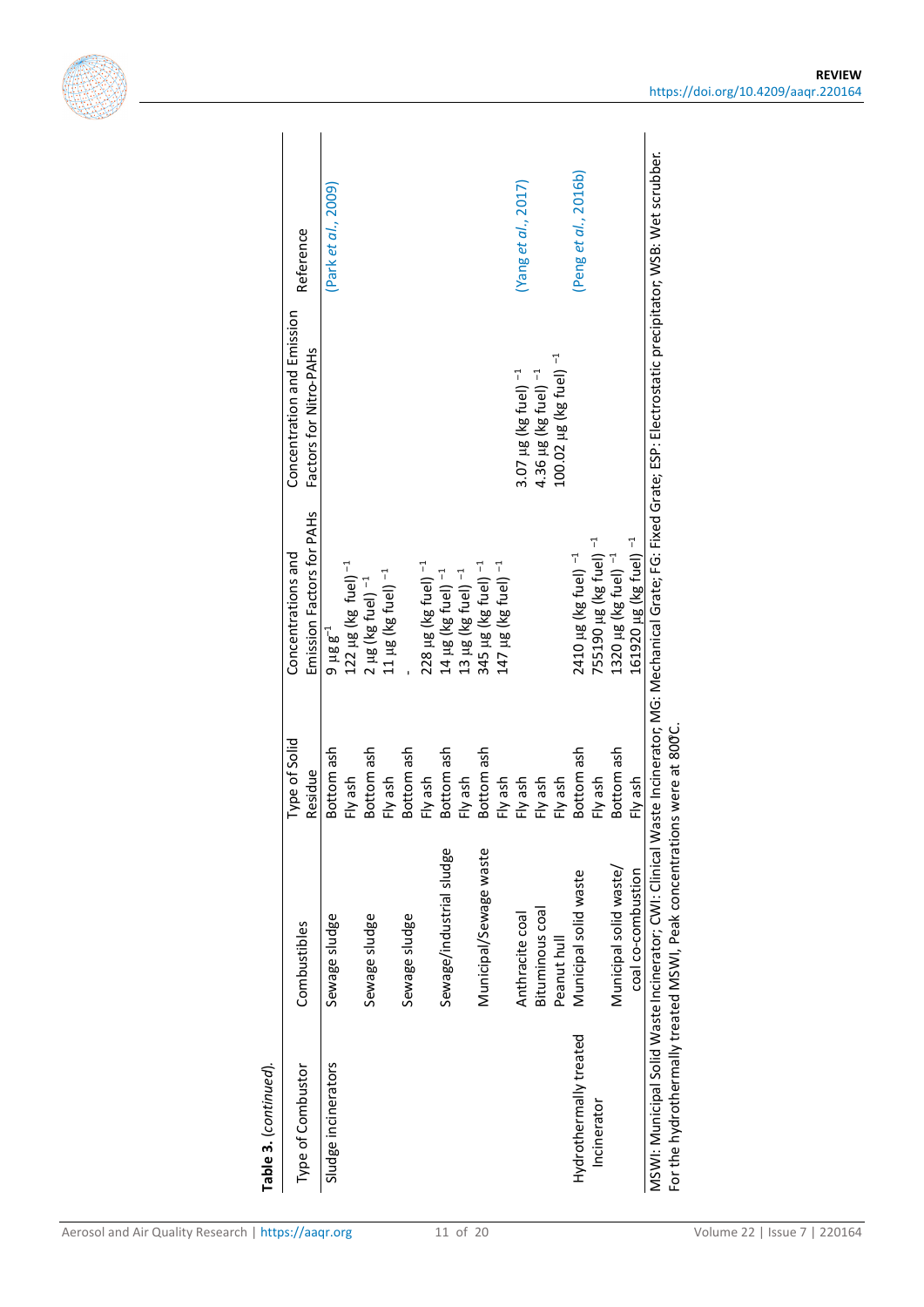

than 99% of the nitro-PAHs formed are destroyed if secondary combustion is performed for 3 s and at a temperature of 900°C. In an investigation b[y Watanabe and Noma \(2009\),](#page-19-1) the concentration of nitro-PAHs after primary consumption was below the detection limit except for 1-NNAP, 3-NBP, and 1-NPYR. Furthermore, 99% of all PAHs and nitro-PAHs emissions were degraded in the secondary combustion chamber. Therefore, to reduce PAHs and nitro-PAH formation during combustion, the selection of appropriate secondary conditions of combustion is crucial [\(Dat and](#page-15-13)  [Chang, 2017\)](#page-15-13).

In an earlier investigation involving pollution control using a cooling unit, filter, and glass cartridge, total PAHs in treated residues were inversely proportional to the pyrolysis temperature at the combustion chamber. The thermal process converted HMW PAHs to LMW PAHs, whereby an afterburn temperature of 1200°C was adequate to prevent the formation of HMW PAHs [\(Lai](#page-17-14)  *et al.*[, 2007\)](#page-17-14). Those with higher volatility dominate PAHs emissions from MSWI, and increased removal efficiencies are attained using a wet scrubber and electrostatic precipitator since the PAHs concentrations in the solid residues are double those in the flue gas emissions. HMW PAHs tend to adsorb on gypsum in the wet flue gas desulfurization (WFGD) [\(Wang](#page-19-13) *et al.*, 2015). Similarly, a wet electrostatic precipitator (WESP) has a higher removal efficiency than ESP, especially for NAP which has high water solubility at low temperatures. Activated carbon injection (ACI) and catalytic filter (CF) have high removal efficiencies for HMW PAHs, where the latter's removal efficiency is higher due to its ability to use waste heat.

Combining several air pollution control strategies is necessary to remove PAHs and nitro-PAHs with all molecular masses. Currently, there is limited information on relevant combustion parameters and air pollution control technologies for PAHs and nitro-PAHs removal. Therefore, further research and proper regulations are necessary to reduce PAH and nitro-PAH emissions effectively.

#### **6 THE FATE OF PAHS AND NITRO-PAHS IN THE ENVIRONMENT**

Photo decay is the main loss process of PAHs and nitro-PAHs, and it is greatly influenced by seasonal variations. According to a study by [Feilberg and Nielsen \(2001\),](#page-16-18) the degradation of nitro-PAHs through photolysis and gas-phase reactions with OH<sup>-</sup> and NO<sub>3</sub><sup>-</sup> radicals and O<sub>3</sub> in the ambient air indicate that the primary loss process for nitro-PAHs such as 1- NNAP, 2-NNAP, 2-NFLT, and 9-NANT is photolysis. Reduction in photo decay during cold winters leads to accumulation of nitro-PAHs where, 2-NFLT and 9-NANT are the most abundant in the gas.  $PM_{2.5}$ -bound PAHs in Delhi, India, depicted the same trend [\(Yadav](#page-19-14) *et al.*, 2020). Their low aqueous solubilities (K<sub>OW</sub>) are proportional to their molecular weights and increase by one order of magnitude compared to parent PAHs. Non-polarity and hydrophobicity cause their persistence in the environment. Higher  $K<sub>OA</sub>$  of nitro-PAHs with reference to their parent PAHs, indicates that the introduction of nitrogroups causes higher partition into the lipophilic phase.

In the environment, HMW nitro-PAHs usually undergo atmospheric dry and wet deposition in their particle phases. Additionally, the gas phase, particle-bound phase, and soil partitions for nitro-PAHs with molecular weights of 173–202 are 17.1%, 0.2%, and 82.5%, respectively. Likewise, those for PAHs and nitro-PAHs whose molecular weights > 211 are 0.017%, 0.51%, and 99%, respectively (Yaffe *et al.*[, 2001\)](#page-19-3). Unlike PAHs, nitro-PAHs were more adsorbed on ultrafine PM (Lim *et al.*[, 2021\)](#page-17-15). The partitioning coefficients are important in predicting the endpoint of PAHs and nitro-PAHs after exiting the combustion chamber, which points to the part of the ecosystem they exert their toxicity, including terrestrial, aquatic, and microorganisms in the soil environment.

Nitro-PAHs are not transported in water or leached into ground water due to their low aqueous solubility. However, just like their parent PAHs, they possess high sorption capacities (log *K*oc) and hence their high tendencies to adsorb onto soil and sediments [\(Lübcke-von Varel](#page-17-16) *et al.*, 2012; [Bandowe](#page-14-2) *et al.*, 2014[; Huang](#page-16-9) *et al.*, 2014).

Several bacteria, fungi and algae species can degrade the PAHs (Seo *et al.*[, 2009;](#page-18-16) [Duran and](#page-15-14)  [Cravo-Laureau, 2016;](#page-15-14) Dhar *et al.*[, 2019\)](#page-15-15). The degradation of HMW nitro-PAHs is challenging due to the strong adsorption to soil organic matter, large molecular size, low aqueous solubility, and the polar character of the nitro group. However, LMW and MMW nitro-PAHs are only slowly reduced to amino-PAHs by few microorganism and fungi species and may persist and accumulate in soils and sediments [\(Pothuluri](#page-17-17) *et al.*, 1998[; Kielhorn](#page-17-18) *et al.*, 2003; Seo *et al.*[, 2009\)](#page-18-16).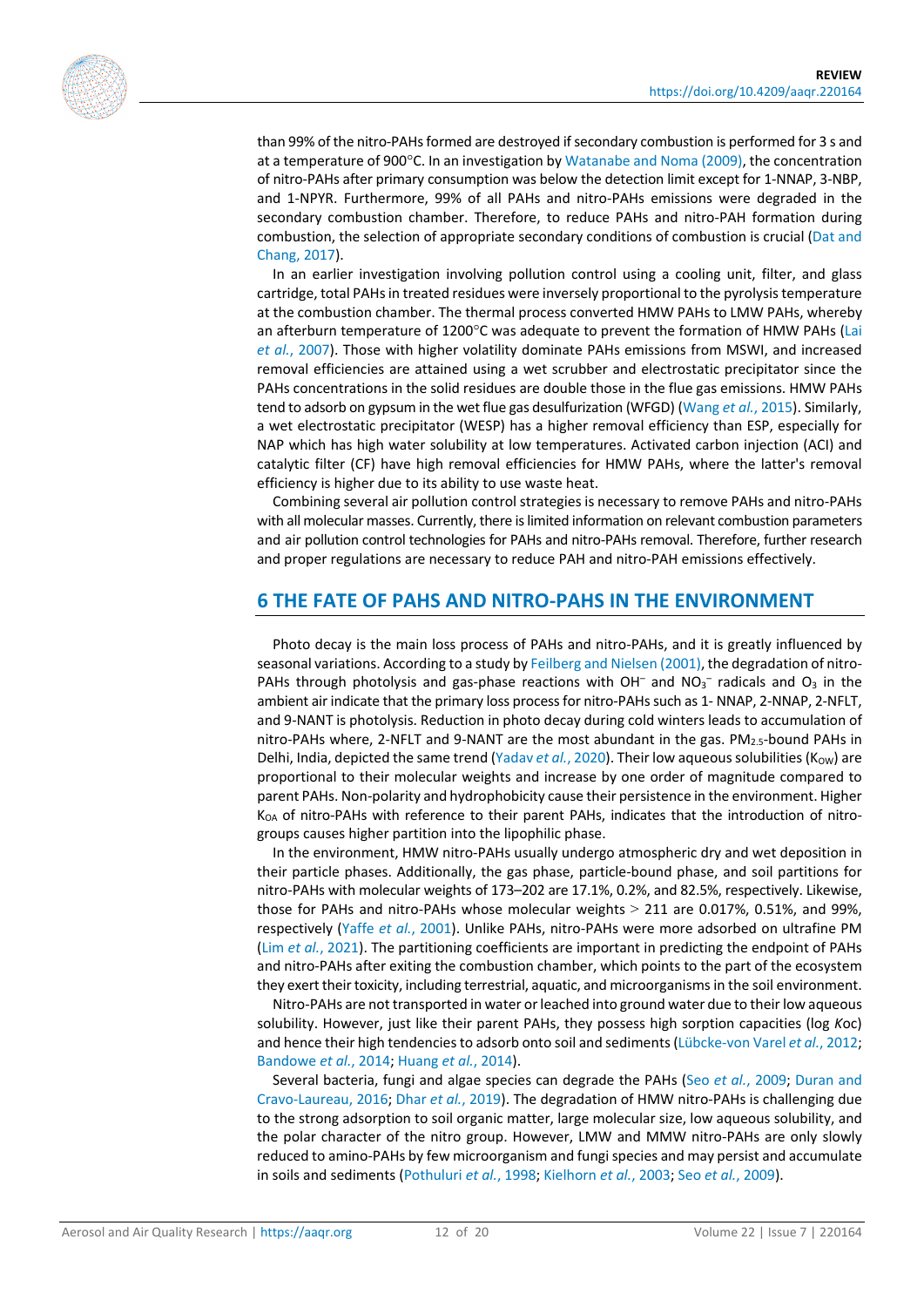

### **7 CHALLENGES AND OUTLOOK**

The emission of PAHs and nitro-PAHs in waste incinerators are amplified by some inherent properties of the combustible waste, such as high moisture content and low calorific value. The co-combustion of MSW and coal is an effective and economical option because it increases the calorific value and reduces the role of heterogenicity of combustible waste on PAHs and nitro-PAHs emission. Other proposed strategies for PAHs and nitro-PAHs emission control include maintaining incineration temperatures above 850°C, sufficient de-watering and dehydration, supplying enough  $O<sub>2</sub>$  content, and applying APCDs.

Several advancements in the detection and quantification of PAHs and nitro-PAHs have been motivated by their high mutagenicity and the need for additional research into the primary sources and atmospheric transformations. Although the analytical technology for PAHs is mature, nitro-PAHs' one is still growing because of the arduous investigative tasks necessitated by their ultra-trace levels. Therefore, despite the remarkable advances in nitro-PAH extraction and quantification methods, the current state of the art is still rudimentary relative to the necessary improvements required to understand the mutagenicity caused by PAHs and nitro-PAHs in the ambient air.

Overall advancements in characterizing direct emissions vs secondary sources of PAHs and nitro-PAHs are precursors to understanding their concentrations and their mutagenic roles in the ambient air. Therefore, future developments in the analysis of PAHs and nitro-PAHs will be driven by advancements in laboratory technology, modifications of standards, the adoption of novel methods as routine practices in the laboratories and the expansion of the analysis to cover as many congeners as possible. Researchers should focus some efforts on the formation, degradation, and distribution of PAH and nitro-PAH emissions in the environment. Environmental protection agencies and government agencies should set up regulations and economic incentives to reduce PAH and nitro-PAH emissions from incinerators in the future.

### **8 CONCLUSIONS**

The release of PAHs and nitro-PAHs is among the unintended drawbacks of the world's navigation toward incineration of all wastes for energy recovery and environmental protection. There is inadequate literature on nitro-PAH emissions, mainly from stationary sources. Existing literature indicates that only a few PAHs and nitro-PAH congeners are emitted from combustion processes in waste incinerators. Characteristics of combustible waste such as low heating value, high moisture content and operation parameters of incinerators such as low oxygen supply are the critical precursors for forming PAHs and nitro-PAHs during combustion.

The role of direct emissions vs atmospheric conversions to PAHS and nitro-PAHs is still unclear due to the limitations in the nitro-PAHs analysis methods and consequent insufficiency of data. Strategies such as staging and providing appropriate combustion parameters can minimize PAH and nitro-PAH emissions from waste incinerators. Adopting APCDS such as ACI, CF, PM abatement technologies, including ESP, WESP and bag filters, reduces the concentration of PAHs and nitro-PAHs emissions.

Although the analysis methods for PAHs are mature, current nitro-PAH analysis methods have common limitations, including thermal and photochemical reactions causing the formation or degradation of nitro-PAHs during analysis, insufficient extraction, and inadequate selectivity of the separation and detection methods. Therefore, it is necessary to incorporate technological advancements and adapt novel nitro-PAHs analytical methods for routine investigations under analytical guidelines and quality controls. In the nitro-PAH analysis, DB-5 and DB-50 columns have shown a higher resolution than C18. LC is versatile and can therefore be applied for less volatile HMW nitro-PAHs. In contrast, for very volatile nitro-PAHs, GC provides lower detection limits due to the high electronegative tendency of nitro-PAHs caused by the nitro-group. Insights from this review can offer useful information for field investigations on significant sources of PAHs and nitro PAHs.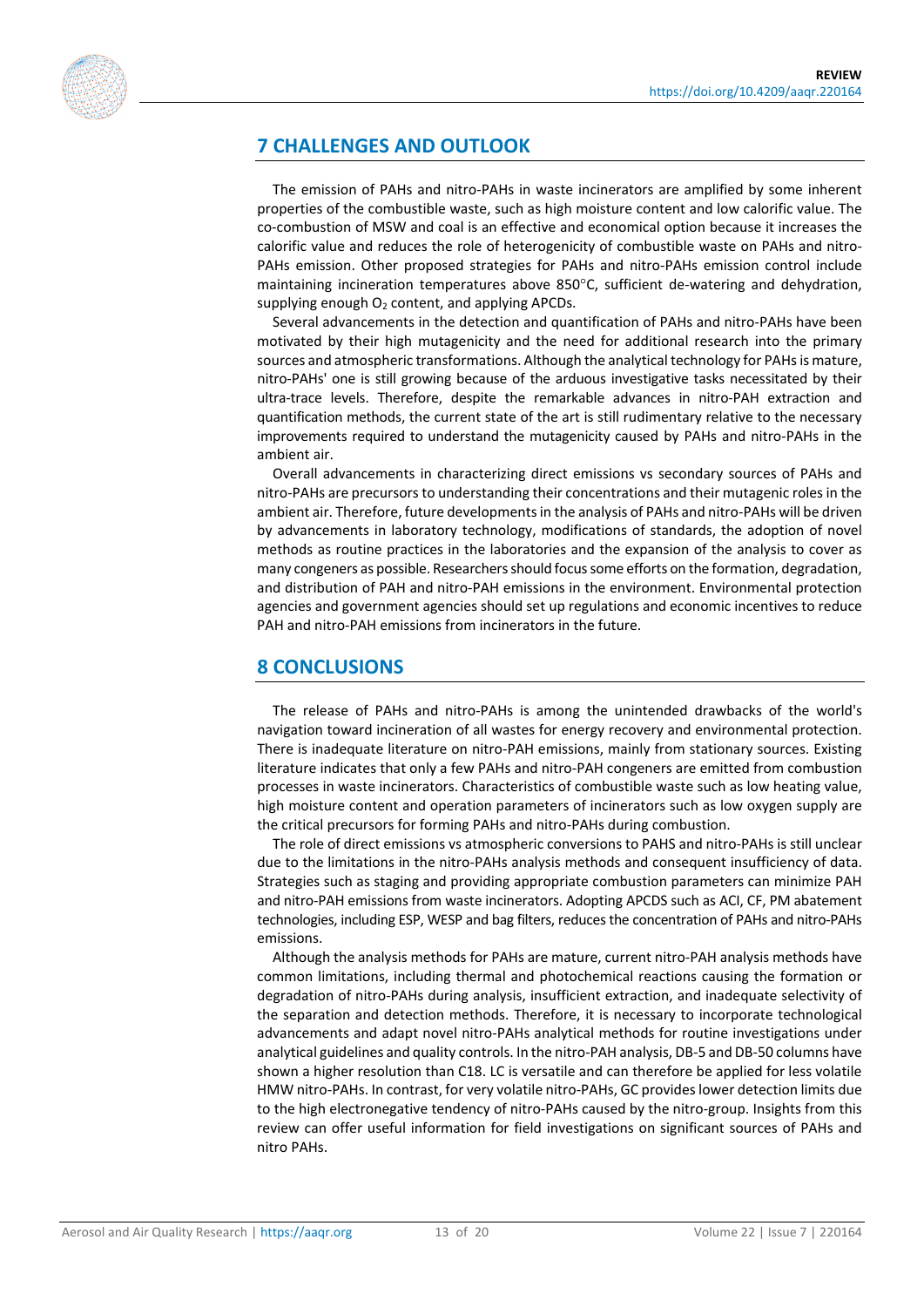

## **ABBREVIATIONS**

| ACE               | Acenaphthene                                                                                                         |
|-------------------|----------------------------------------------------------------------------------------------------------------------|
| <b>ACY</b>        | Acenaphthylene                                                                                                       |
| <b>ANT</b>        | Anthracene                                                                                                           |
| <b>APCDs</b>      | Air pollution control devices                                                                                        |
| <b>APCI</b>       | Atmospheric pressure chemical ionization                                                                             |
| <b>ASR</b>        | Automotive shredder residue                                                                                          |
| BaA               | Benz[a]anthracene                                                                                                    |
| BaP               | Benzo[a]pyrene                                                                                                       |
| <b>BbF</b>        | Benzo[b]fluoranthene                                                                                                 |
| <b>BeP</b>        | Benzo[e]pyrene                                                                                                       |
| <b>BghiP</b>      | Benzo[ghi]perylene                                                                                                   |
| <b>BkF</b>        | Benzo[k]fluoranthene                                                                                                 |
| ΒP                | Biphenyl                                                                                                             |
| BW                | Body eight                                                                                                           |
| <b>CE</b>         | Collision energy                                                                                                     |
| <b>CHR</b>        | Chrysene                                                                                                             |
| <b>CWI</b>        | Clinical Waste Incinerator                                                                                           |
| <b>DBahA</b>      | Dibenz[ah]anthracene                                                                                                 |
| <b>DCM</b>        | Dichloromethane                                                                                                      |
| <b>DCM</b>        | Dichloromethane                                                                                                      |
| <b>DPM</b>        | Diesel engine exhaust particulate matter                                                                             |
| <b>DPM</b>        | Diesel particulate matter                                                                                            |
|                   |                                                                                                                      |
| <b>ECD</b>        | Electron capture detector<br>Electron ionization                                                                     |
| ΕI                |                                                                                                                      |
| <b>FLT</b>        | Fluoranthene                                                                                                         |
| <b>FLU</b>        | Fluorene                                                                                                             |
| GC                | Gas chromatography                                                                                                   |
| GC-EC-MS/MS       | Gas chromatography-electron capture-tandem mass spectrometry                                                         |
| GC-NCI-MS         | Gas chromatography coupled to a mass-selective detector with negative                                                |
|                   | chemical ionization                                                                                                  |
| <b>HMW</b>        | High molecular weight                                                                                                |
| HPLC-APCI-MS      | High-performance liquid chromatography coupled to mass spectrometry<br>with atmospheric pressure chemical ionization |
| <b>IARC</b>       | International Agency for Research on Cancer                                                                          |
| <b>ILOQ</b>       | Instrument limit of quantification                                                                                   |
| IWI               | Industrial Waste Incinerator                                                                                         |
| LC                | Liquid chromatography                                                                                                |
| LMW               | Low molecular weight                                                                                                 |
| <b>LOD</b>        | Limits of detection                                                                                                  |
| LWI               | Laboratory Waste Incinerator                                                                                         |
| <b>MeOH</b>       | Methanol                                                                                                             |
| <b>MMW</b>        | Middle molecular weight                                                                                              |
| <b>MSWI</b>       | Municipal Solid Waste Incinerator                                                                                    |
| <b>NAP</b>        | Naphthalene                                                                                                          |
| <b>NCI</b>        | Negative chemical ionization                                                                                         |
| Nitro PAH         | Nitrated Polycyclic hydrocarbons                                                                                     |
| <b>PACs</b>       | Polycyclic aromatic compounds                                                                                        |
| PAH               | Polycyclic aromatic hydrocarbons                                                                                     |
| <b>PHE</b>        | Phenanthrene                                                                                                         |
| PM <sub>2.5</sub> | Fine particulate matter                                                                                              |
| <b>PYR</b>        | Pyrene                                                                                                               |
| QMS               | Quadrupole mass spectrometer                                                                                         |
| <b>RDF</b>        | Refuse-derived fuel                                                                                                  |
|                   |                                                                                                                      |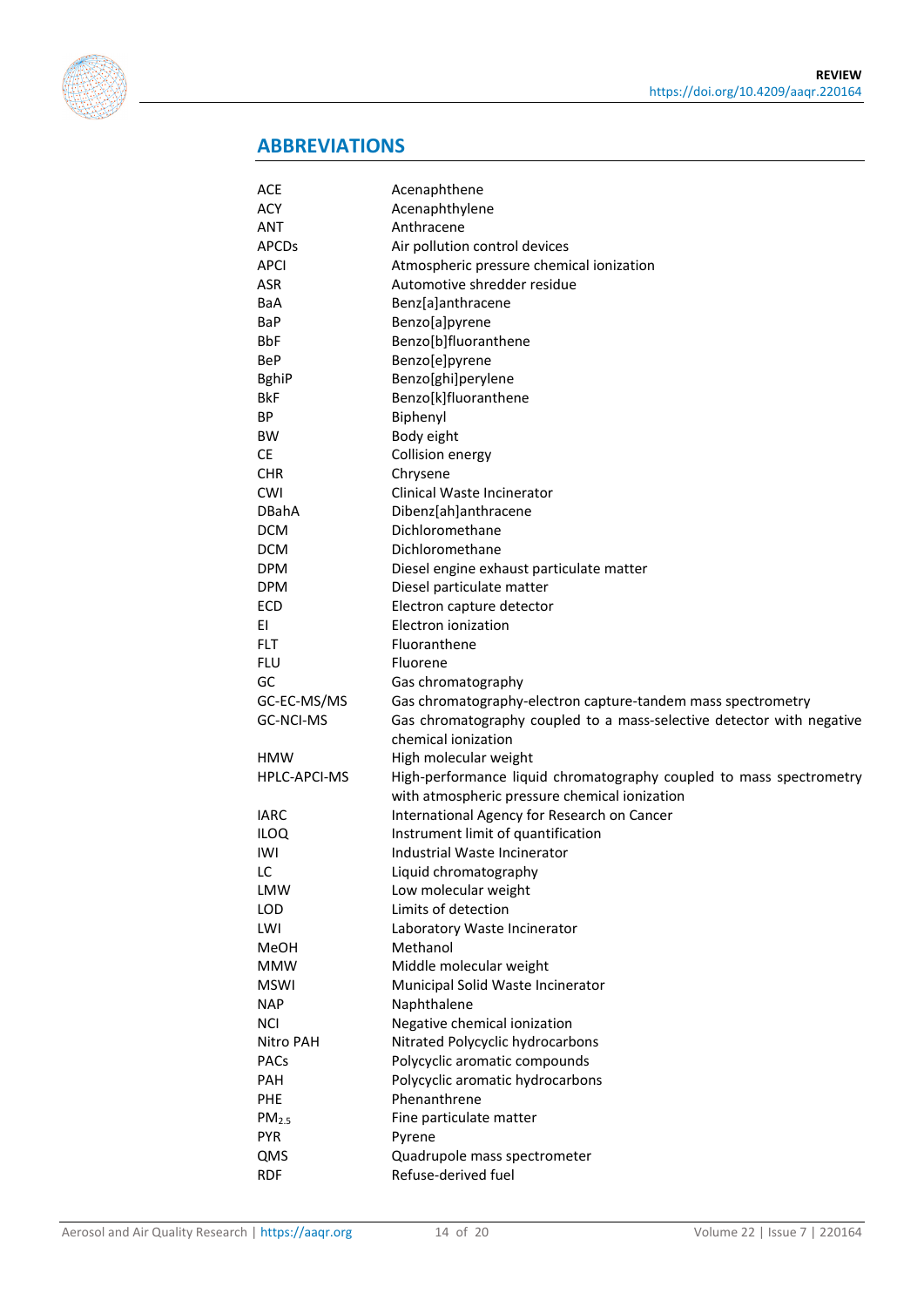<span id="page-14-12"></span>

| <b>SDG</b> | Sustainable development goals                 |
|------------|-----------------------------------------------|
| ToF        | Time of flight                                |
| U.S. EPA   | United States Environmental Protection Agency |
| <b>WWT</b> | Wastewater treatment sludge                   |

#### **PREFIXES**

| IND  | Indeno        |
|------|---------------|
| D.N. | Dinitro       |
| N    | Nitro         |
| NΗ   | Nitro hydroxy |
| н    | Hydroxy       |
|      |               |

#### **REFERENCES**

- <span id="page-14-5"></span>Achten, C., Andersson, J.T. (2015). Overview of polycyclic aromatic compounds (PAC). Polycyclic Aromat. Compd. 35, 177–186.<https://doi.org/10.1080/10406638.2014.994071>
- <span id="page-14-4"></span>Alam, M.S., Keyte, I.J., Yin, J., Stark, C., Jones, A.M., Harrison, R.M. (2015). Diurnal variability of polycyclic aromatic compound (PAC) concentrations: Relationship with meteorological conditions and inferred sources. Atmos. Environ. 122, 427–438. [https://doi.org/10.1016/j.atmosenv.](https://doi.org/10.1016/j.atmosenv.%E2%80%8B2015.09.050) [2015.09.050](https://doi.org/10.1016/j.atmosenv.%E2%80%8B2015.09.050)
- <span id="page-14-1"></span>Albinet, A., Leoz-Garziandia, E., Budzinski, H., ViIlenave, E. (2006). Simultaneous analysis of oxygenated and nitrated polycyclic aromatic hydrocarbons on standard reference material 1649a (urban dust) and on natural ambient air samples by gas chromatography–mass spectrometry with negative ion chemical ionisation. J. Chromatogr. A 1121, 106–113. <https://doi.org/10.1016/j.chroma.2006.04.043>
- <span id="page-14-9"></span>Albinet, A., Leoz-Garziandia, E., Budzinski, H., ViIlenave, E. (2007). Polycyclic aromatic hydrocarbons (PAHs), nitrated PAHs and oxygenated PAHs in ambient air of the Marseilles area (South of France): Concentrations and sources. Sci. Total Environ. 384, 280–292[. https://doi.org/10.1016/](https://doi.org/10.1016/%E2%80%8Bj.scitotenv.2007.04.028) [j.scitotenv.2007.04.028](https://doi.org/10.1016/%E2%80%8Bj.scitotenv.2007.04.028)
- <span id="page-14-8"></span>Albinet, A., Leoz-Garziandia, E., Budzinski, H., Villenave, E., Jaffrezo, J.L. (2008). Nitrated and oxygenated derivatives of polycyclic aromatic hydrocarbons in the ambient air of two French alpine valleys: Part 1: Concentrations, sources and gas/particle partitioning. Atmos. Environ. 42, 43–54[. https://doi.org/10.1016/j.atmosenv.2007.10.009](https://doi.org/10.1016/j.atmosenv.2007.10.009)
- <span id="page-14-6"></span>Atkinson, R., Arey, J. (1994). Atmospheric chemistry of gas-phase polycyclic aromatic hydrocarbons: Formation of atmospheric mutagens. Environ. Health Perspect. 102, 117–126. <https://doi.org/10.1289/ehp.94102s4117>
- <span id="page-14-11"></span>Bamford, H.A., Baker, J.E. (2003). Nitro-polycyclic aromatic hydrocarbon concentrations and sources in urban and suburban atmospheres of the Mid-Atlantic region. Atmos. Environ. 37, 2077–2091. [https://doi.org/10.1016/S1352-2310\(03\)00102-X](https://doi.org/10.1016/S1352-2310(03)00102-X)
- <span id="page-14-10"></span>Bamford, H.A., Bezabeh, D.Z., Schantz, M.M., Wise, S.A., Baker, J.E. (2003). Determination and comparison of nitrated-polycyclic aromatic hydrocarbons measured in air and diesel particulate reference materials. Chemosphere 50, 575–587. [https://doi.org/10.1016/S0045-](https://doi.org/10.1016/S0045-6535(02)00667-7) [6535\(02\)00667-7](https://doi.org/10.1016/S0045-6535(02)00667-7)
- <span id="page-14-2"></span>Bandowe, B.A.M., Meusel, H., Huang, R.J., Ho, K., Cao, J., Hoffmann, T., Wilcke, W. (2014). PM<sub>2.5</sub>bound oxygenated PAHs, nitro-PAHs and parent-PAHs from the atmosphere of a Chinese megacity: Seasonal variation, sources and cancer risk assessment. Sci. Total Environ. 473–474, 77–87[. https://doi.org/10.1016/j.scitotenv.2013.11.108](https://doi.org/10.1016/j.scitotenv.2013.11.108)
- <span id="page-14-0"></span>Bandowe, B.A.M., Meusel, H. (2017). Nitrated polycyclic aromatic hydrocarbons (nitro-PAHs) in the environment – A review. Sci. Total Environ. 581, 237–257. [https://doi.org/10.1016/j.](https://doi.org/10.1016/j.scitotenv.2016.12.115) [scitotenv.2016.12.115](https://doi.org/10.1016/j.scitotenv.2016.12.115)
- <span id="page-14-7"></span>Batistella, L., Silva, V., Suzin, R.C., Virmond, E., Althoff, C.A., Moreira, R.F. and José, H.J. (2015). Gaseous Emissions from sewage sludge combustion in a moving bed combustor. Waste Manage. 46, 430–439[. https://doi.org/10.1016/j.wasman.2015.08.039](https://doi.org/10.1016/j.wasman.2015.08.039)
- <span id="page-14-3"></span>Bessagnet, B., Allemand, N. (2020). Review on Black Carbon (BC) and Polycyclic Aromatic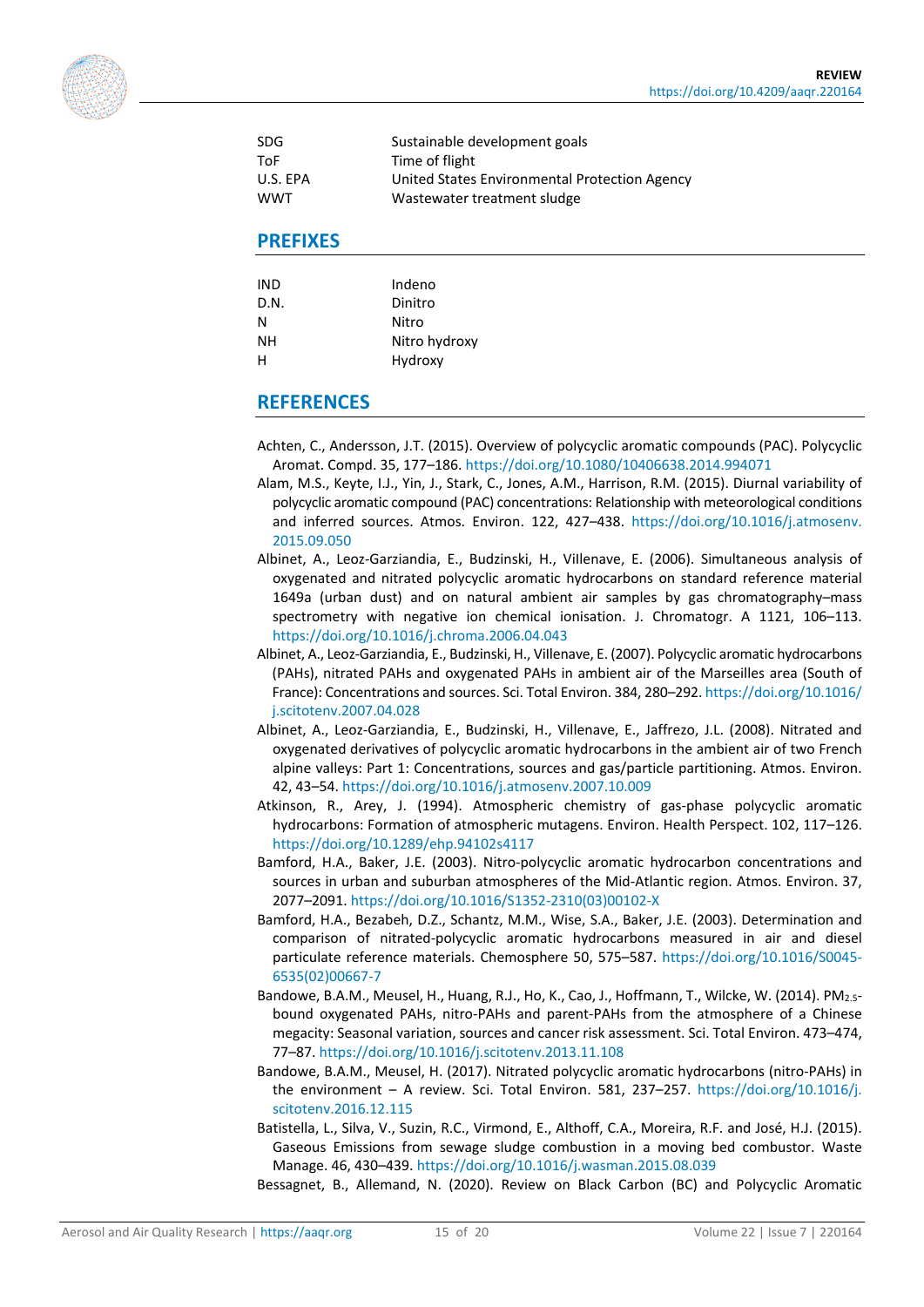<span id="page-15-12"></span><span id="page-15-11"></span>

Hydrocarbons (PAHs) Emission Reductions Induced by Pm Emission Abatement Techniques. [https://unece.org/environment/documents/2020/12/informal-documents/review-bc-and](https://unece.org/environment/documents/2020/12/informal-documents/review-bc-and-pah-emission-reductions)[pah-emission-reductions](https://unece.org/environment/documents/2020/12/informal-documents/review-bc-and-pah-emission-reductions)

- Bezabeh, D.Z., Bamford, H.A., Schantz, M.M., Wise, S.A. (2003). Determination of nitrated polycyclic aromatic hydrocarbons in diesel particulate-related standard reference materials by using gas chromatography/mass spectrometry with negative ion chemical ionization. Anal. Bioanal.Chem. 375, 381–388.<https://doi.org/10.1007/s00216-002-1698-8>
- <span id="page-15-7"></span>Block, C., Van Caneghem, J., Van Brecht, A., Wauters, G., Vandecasteele, C. (2015). Incineration of hazardous waste: A sustainable process? Waste Biomass Valorization 6, 137–145. <https://doi.org/10.1007/s12649-014-9334-3>
- <span id="page-15-6"></span>Bolton, J.L., Trush, M.A., Penning, T.M., Dryhurst, G., Monks, T.J. (2000). Role of quinones in toxicology. Chem. Res. Toxicol. 13, 135–160.<https://doi.org/10.1021/tx9902082>
- <span id="page-15-5"></span>Bonvallot, V., Baeza-Squiban, A., Baulig, A., Brulant, S., Boland, S., Muzeau, F., Barouki, R., Marano, F. (2001). Organic compounds from diesel exhaust particles elicit a proinflammatory response in human airway epithelial cells and induce cytochrome p450 1A1 expression. Am. J. Respir. Cell Mol. Biol. 25, 515–521.<https://doi.org/10.1165/ajrcmb.25.4.4515>
- <span id="page-15-4"></span>Chang, C.P., Shen, Y.H., Chou, I.C., Wang, Y.F., Kuo, Y.M., Chang, J.E. (2012). Metal distribution characteristics in a laboratory waste incinerator. Aerosol Air Qual. Res. 12, 426–434. <https://doi.org/10.4209/aaqr.2011.09.0156>
- Chen, S.J., Su, H.B., Chang, J.E., Lee, W.J., Huang, K.L., Hsieh, L.T., Huang, Y.C., Lin, W.Y., Lin, C.C. (2007). Emissions of polycyclic aromatic hydrocarbons (PAHs) from the pyrolysis of scrap tires. Atmos. Environ. 41, 1209–1220[. https://doi.org/10.1016/j.atmosenv.2006.09.041](https://doi.org/10.1016/j.atmosenv.2006.09.041)
- <span id="page-15-3"></span>Chen, Y., Zhao, R., Xue, J., Li, J. (2013). Generation and distribution of PAHs in the process of medical waste incineration. Waste Manage. 33, 1165–1173[. https://doi.org/10.1016/j.wasman.](https://doi.org/10.1016/j.wasman.2013.01.011) [2013.01.011](https://doi.org/10.1016/j.wasman.2013.01.011)
- <span id="page-15-1"></span>Chen, Y., Li, X., Zhu, T., Han, Y., Lv, D. (2017). PM2.5-bound PAHs in three indoor and one outdoor air in Beijing: Concentration, source and health risk assessment. Sci. Total Environ. 586, 255– 264[. https://doi.org/10.1016/j.scitotenv.2017.01.214](https://doi.org/10.1016/j.scitotenv.2017.01.214)
- Chiu, C., Miles, W. (1996). An improved method for nitro-PAH analysis. Polycyclic Aromat. Compd. 9, 307–314[. https://doi.org/10.1080/10406639608031232](https://doi.org/10.1080/10406639608031232)
- <span id="page-15-10"></span>Cochran, R.E., Dongari, N., Jeong, H., Beránek, J., Haddadi, S., Shipp, J., Kubátová, A. (2012). Determination of polycyclic aromatic hydrocarbons and their oxy-, nitro-, and hydroxyoxidation products. Anal. Chim. Acta 740, 93–103.<https://doi.org/10.1016/j.aca.2012.05.050>
- <span id="page-15-13"></span>Dat, N.D., Chang, M.B. (2017). Review on characteristics of pahs in atmosphere, anthropogenic sources and control technologies. Sci. Total Environ. 609, 682–693. [https://doi.org/10.1016/](https://doi.org/10.1016/j.scitotenv.2017.07.204) [j.scitotenv.2017.07.204](https://doi.org/10.1016/j.scitotenv.2017.07.204)
- <span id="page-15-15"></span>Dhar, K., Subashchandrabose, S.R., Venkateswarlu, K., Krishnan, K., Megharaj, M. (2019). Anaerobic Microbial Degradation of Polycyclic Aromatic Hydrocarbons: A Comprehensive Review, in: de Voogt, P. (Ed.), Reviews of Environmental Contamination and Toxicology Volume 251, Springer International Publishing, Cham, pp. 25–108. [https://doi.org/10.1007/398\\_](https://doi.org/10.1007/398_2019_29) [2019\\_29](https://doi.org/10.1007/398_2019_29)
- <span id="page-15-0"></span>Di Filippo, P., Riccardi, C., Gariazzo, C., Incoronato, F., Pomata, D., Spicaglia, S., Cecinato, A. (2007). Air pollutants and the characterization of the organic content of aerosol particles in a mixed industrial/semi-rural area in central Italy. J. Environ. Monit. 9, 275–282[. https://doi.org/](https://doi.org/10.1039/B615118C) [10.1039/B615118C](https://doi.org/10.1039/B615118C)
- <span id="page-15-9"></span>Dimashki, M., Harrad, S., Harrison, R.M. (2000a). Concentrations and phase distribution of nitro-PAH in the queensway road tunnel in Birmingham, United Kingdom. Polycyclic Aromat. Compd. 20, 205–223.<https://doi.org/10.1080/10406630008034786>
- <span id="page-15-8"></span>Dimashki, M., Harrad, S., Harrison, R.M. (2000b). Measurements of nitro-pah in the atmospheres of two cities. Atmos. Environ. 34, 2459–2469[. https://doi.org/10.1016/S1352-2310\(99\)00417-3](https://doi.org/10.1016/S1352-2310(99)00417-3)
- <span id="page-15-2"></span>dos Santos, R.R., Cardeal, Z. de L., Menezes, H.C. (2020). Phase distribution of polycyclic aromatic hydrocarbons and their oxygenated and nitrated derivatives in the ambient air of a Brazilian urban area☆. Chemosphere 250, 126223[. https://doi.org/10.1016/j.chemosphere.2020.126223](https://doi.org/10.1016/j.chemosphere.2020.126223)
- <span id="page-15-14"></span>Duran, R., Cravo-Laureau, C. (2016). Role of environmental factors and microorganisms in determining the fate of polycyclic aromatic hydrocarbons in the marine environment. FEMS Microbiol. Rev. 40, 814–830[. https://doi.org/10.1093/femsre/fuw031](https://doi.org/10.1093/femsre/fuw031)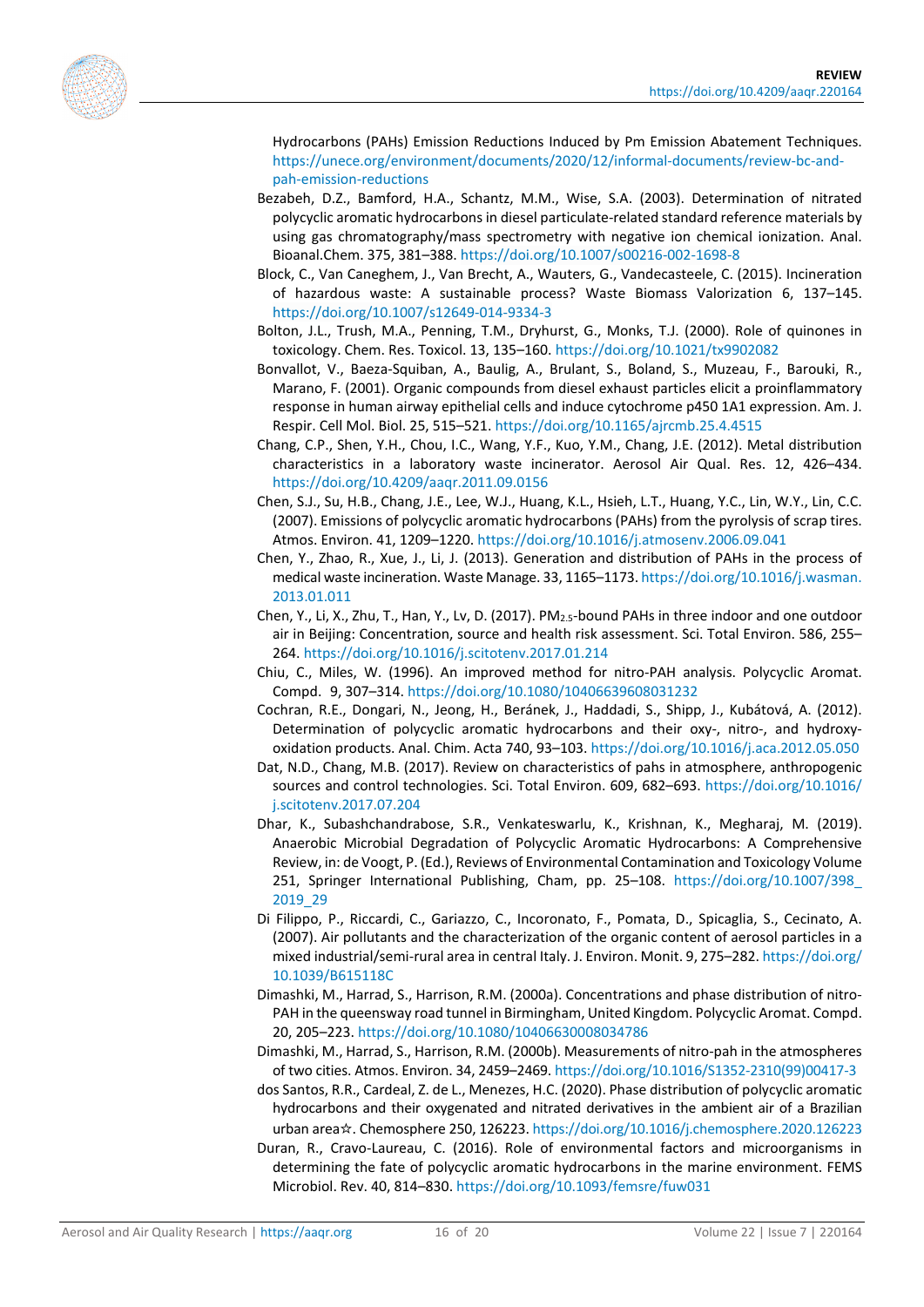<span id="page-16-15"></span><span id="page-16-11"></span><span id="page-16-5"></span>

- Durant, J.L., Busby, W.F., Lafleur, A.L., Penman, B.W., Crespi, C.L. (1996). Human cell mutagenicity of oxygenated, nitrated and unsubstituted polycyclic aromatic hydrocarbons associated with urban aerosols. Mutat. Res. Genet. Toxicol. 371, 123–157. [https://doi.org/10.1016/S0165-](https://doi.org/10.1016/S0165-1218(96)90103-2) [1218\(96\)90103-2](https://doi.org/10.1016/S0165-1218(96)90103-2)
- Feilberg, A., Kamens, R.M., Strommen, M.R., Nielsen, T. (1999). Modeling the formation, decay, and partitioning of semivolatile nitro-polycyclic aromatic hydrocarbons (nitronaphthalenes) in the atmosphere. Atmos. Environ. 33, 1231–1243[. https://doi.org/10.1016/S1352-2310\(98\)00275-1](https://doi.org/10.1016/S1352-2310(98)00275-1)
- <span id="page-16-18"></span>Feilberg, A., Nielsen, T. (2001). Photodegradation of nitro-PAHs in viscous organic media used as models of organic aerosols. Environ. Sci. Technol. 35, 108–113. [https://doi.org/10.1021/](https://doi.org/10.1021/es990834l) [es990834l](https://doi.org/10.1021/es990834l)
- <span id="page-16-12"></span>Feilberg, A., B. Poulsen, M.W., Nielsen, T., Henrik, S. (2001). Occurrence and sources of particulate nitro-polycyclic aromatic hydrocarbons in ambient air in Denmark. Atmos. Environ. 35, 353–366. [https://doi.org/10.1016/S1352-2310\(00\)00142-4](https://doi.org/10.1016/S1352-2310(00)00142-4)
- <span id="page-16-4"></span>Finlayson-Pitts, B.J., Pitts Jr, J.N. (1986). Atmospheric Chemistry. Fundamentals and Experimental Techniques. John Wiley & Sons, New York.<https://www.osti.gov/biblio/6379212>
- <span id="page-16-10"></span>Finlayson-Pitts, B.J., Pitts Jr, J.N. (1999). Chemistry of the Upper and Lower Atmosphere: Theory, Experiments, and Applications. Elsevier[. https://doi.org/10.1016/B978-0-12-257060-5.X5000-X](https://doi.org/10.1016/B978-0-12-257060-5.X5000-X)
- <span id="page-16-13"></span>Fraser, M.P., Cass, G.R., Simoneit, B.R.T., Rasmussen, R.A. (1998). Air quality model evaluation data for organics. 5.  $C_6-C_{22}$  nonpolar and semipolar aromatic compounds. Environ. Sci. Technol. 32, 1760–1770.<https://doi.org/10.1021/es970349v>
- <span id="page-16-16"></span>Galmiche, M., Delhomme, O., François, Y.N., Millet, M. (2021). Environmental analysis of polar and non-polar polycyclic aromatic compounds in airborne particulate matter, settled dust and soot: Part II: Instrumental analysis and occurrence. TrAC Trends in Analy. Chem. 134, 116146. <https://doi.org/10.1016/j.trac.2020.116146>
- <span id="page-16-3"></span>Hannigan, M.P., Cass, G.R., Penman, B.W., Crespi, C.L., Lafleur, A.L., Busby, W.F., Thilly, W.G., Simoneit, B.R.T. (1998). Bioassay-directed chemical analysis of Los Angeles airborne particulate matter using a human cell mutagenicity assay. Environ. Sci. Technol. 32, 3502–3514. <https://doi.org/10.1021/es9706561>
- <span id="page-16-0"></span>He, L., Hu, X., Day, D.B., Yan, M., Teng, Y., Liu, X. Yan, E., Xiang, J., Qiu, X., Mo, J., Zhang, Y., Zhang, J., Gong, J. (2021). The associations of nitrated polycyclic aromatic hydrocarbon exposures with plasma glucose and amino acids. Environ. Pollut. 289, 117945. [https://doi.org/10.1016/](https://doi.org/10.1016/%E2%80%8Bj.envpol.2021.117945) [j.envpol.2021.117945](https://doi.org/10.1016/%E2%80%8Bj.envpol.2021.117945)
- <span id="page-16-8"></span>Hsu, Y.C., Chang, S.H., Chang, M.B. (2021). Emissions of PAHs, PCDD/Fs, dl-PCBs, chlorophenols and chlorobenzenes from municipal waste incinerator cofiring industrial waste. Chemosphere 280, 130645.<https://doi.org/10.1016/j.chemosphere.2021.130645>
- <span id="page-16-7"></span>Huang, C.M., Yang, W.F., Ma, H.W., Song, Y.R. (2006). The potential of recycling and reusing municipal solid waste incinerator ash in Taiwan. Waste Manage. 26, 979–987[. https://doi.org/](https://doi.org/10.1016/j.wasman.2005.09.015) [10.1016/j.wasman.2005.09.015](https://doi.org/10.1016/j.wasman.2005.09.015)
- <span id="page-16-9"></span>Huang, L., Chernyak, S.M., Batterman, S.A. (2014). PAHs (polycyclic aromatic hydrocarbons), nitro-PAHs, and hopane and sterane biomarkers in sediments of southern Lake Michigan, USA. Sci. Total Environ. 487, 173–186[. https://doi.org/10.1016/j.scitotenv.2014.03.131](https://doi.org/10.1016/j.scitotenv.2014.03.131)
- <span id="page-16-1"></span>Johansson, I., van Bavel, B. (2003). Levels and patterns of polycyclic aromatic hydrocarbons in incineration ashes. Sci. Total Environ. 311, 221–231. [https://doi.org/10.1016/S0048-9697\(03\)](https://doi.org/10.1016/S0048-9697(03)00168-2) [00168-2](https://doi.org/10.1016/S0048-9697(03)00168-2)
- <span id="page-16-17"></span>Jung, S., Kim, S., Lim, Y., Lee, J., Chung, T., Hong, H., Mun, S., Lee, S., Jang, W., Lim, J. (2020). Emission characteristics of hazardous air pollutants from construction equipment. Aerosol Air Qual. Res. 20, 2012–2024.<https://doi.org/10.4209/aaqr.2020.04.0131>
- <span id="page-16-2"></span>Kawanaka, Y., Matsumoto, E., Wang, N., Yun, S.J., Sakamoto, K. (2008). Contribution of nitrated polycyclic aromatic hydrocarbons to the mutagenicity of ultrafine particles in the roadside atmosphere. Atmos. Environ. 42, 7423–7428[. https://doi.org/10.1016/j.atmosenv.2008.06.032](https://doi.org/10.1016/j.atmosenv.2008.06.032)
- <span id="page-16-6"></span>Keith, L., Telliard, W. (1979). ES&T special report: Priority pollutants: I-a perspective view. Environ. Sci. Technol. 13, 416–423[. https://doi.org/10.1021/es60152a601](https://doi.org/10.1021/es60152a601)
- <span id="page-16-14"></span>Keyte, I.J., Albinet, A., Harrison, R.M. (2016). On-road traffic emissions of polycyclic aromatic hydrocarbons and their oxy- and nitro- derivative compounds measured in road tunnel environments. Sci. Total Environ. 566–567, 1131–1142. [https://doi.org/10.1016/j.scitotenv.](https://doi.org/10.1016/j.scitotenv.2016.05.152) [2016.05.152](https://doi.org/10.1016/j.scitotenv.2016.05.152)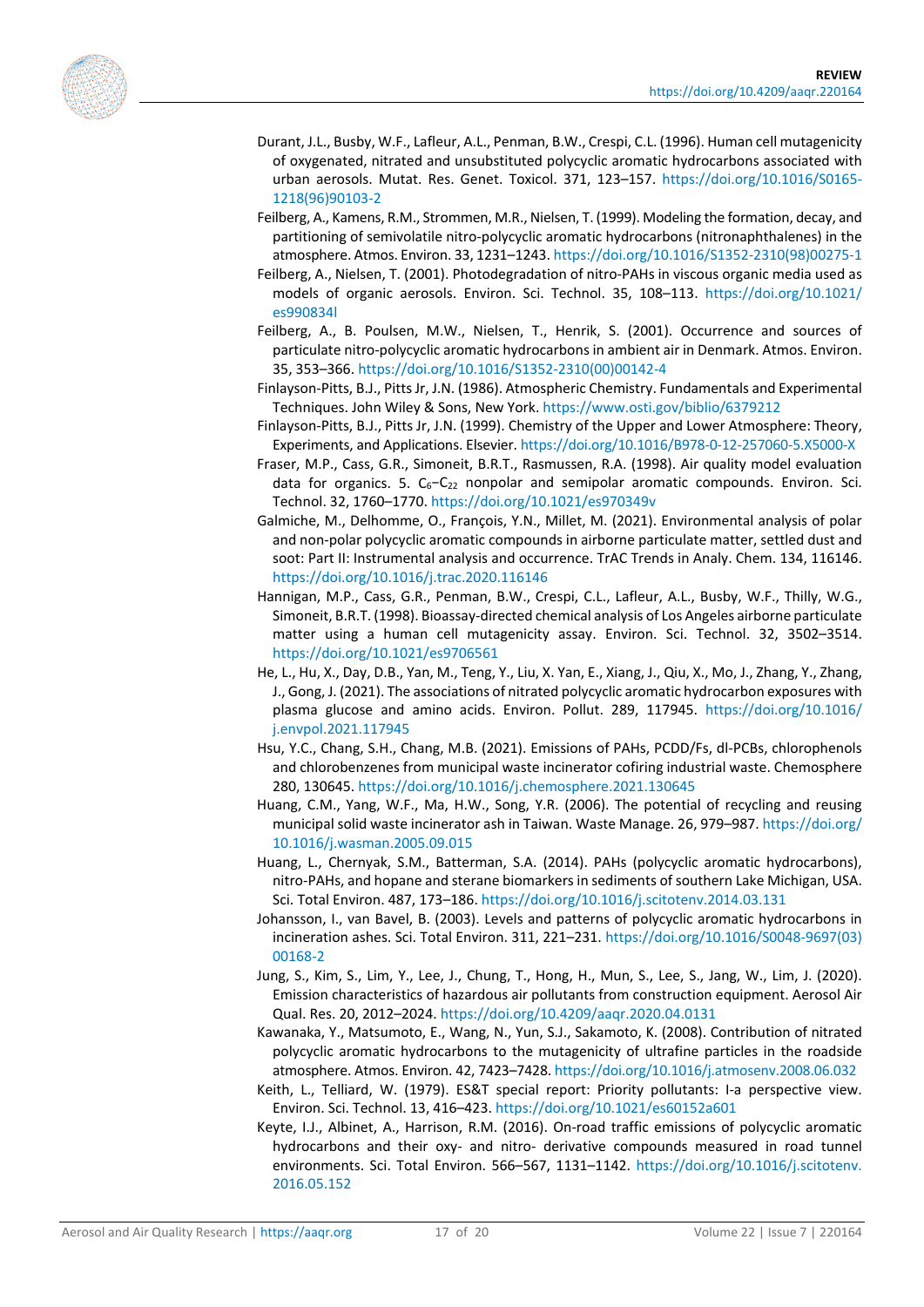<span id="page-17-18"></span><span id="page-17-14"></span><span id="page-17-13"></span><span id="page-17-9"></span>

- Kielhorn, J., Wahnschaffe, U., Mangelsdorf, I. (2003). Environmental Health Criteria 229: Selected nitro and nitro-oxy-polycyclic aromatic hydrocarbons. World Health Organization. [https://apps.](https://apps.who.int/iris/handle/10665/42537) [who.int/iris/handle/10665/42537](https://apps.who.int/iris/handle/10665/42537)
- Lai, Y.C., Lee, W.J., Huang, K.L., Huang, H.H. (2007). Emissions of polycyclic aromatic hydrocarbons from thermal pre-treatment of waste hydrodesulfurization catalysts. Chemosphere 69, 200– 208[. https://doi.org/10.1016/j.chemosphere.2007.04.030](https://doi.org/10.1016/j.chemosphere.2007.04.030)
- Lammel, G., Kitanovski, Z., Kukučka, P., Novák, J., Arangio, A.M., Codling, G.P., Filippi, A., Hovorka, J., Kuta, J., Leoni, C., Příbylová, P., Prokeš, R., Sáňka, O., Shahpoury, P., Tong, H., Wietzoreck, M. (2020). Oxygenated and nitrated polycyclic aromatic hydrocarbons in ambient air—Levels, phase partitioning, mass size distributions, and inhalation bioaccessibility. Environ. Sci. Technol. 54, 2615–2625.<https://doi.org/10.1021/acs.est.9b06820>
- <span id="page-17-3"></span>Lee, W.J., Liow, M.C., Tsai, P.J., Hsieh, L.T. (2002). Emission of polycyclic aromatic hydrocarbons from medical waste incinerators. Atmos. Environ. 36, 781–790. [https://doi.org/10.1016/](https://doi.org/10.1016/S1352-2310(01)00533-7) [S1352-2310\(01\)00533-7](https://doi.org/10.1016/S1352-2310(01)00533-7)
- <span id="page-17-1"></span>Lewtas, J., Chuang, J., Nishioka, M., Petersen, B. (1990). Bioassay-directed fractionation of the organic extract of SRM 1649 urban air particulate matter. Int. J. Environ. Anal. Chem. 39, 245– 256[. https://doi.org/10.1080/03067319008032068](https://doi.org/10.1080/03067319008032068)
- <span id="page-17-0"></span>Lewtas, J., Nishioka, M.G. (1990). Nitroarenes: Their Detection, Mutagenicity and Occurrence in the Environment, in: Howard, P.C., Hecht, S.S., Beland, F.A. (Eds.), Nitroarenes, Springer US, Boston, MA, pp. 61–72[. https://doi.org/10.1007/978-1-4615-3800-4\\_5](https://doi.org/10.1007/978-1-4615-3800-4_5)
- <span id="page-17-15"></span>Lim, J., Lim, C., Jung, S. (2021). Characterizations of size-segregated ultrafine particles in diesel exhaust. Aerosol Air Qual. Res. 21, 200356[. https://doi.org/10.4209/aaqr.200356](https://doi.org/10.4209/aaqr.200356)
- <span id="page-17-6"></span>Liu, Q., Li, L., Zhang, X., Saini, A., Li, W., Hung, H., Hao, C., Li, K., Lee, P., Wentzell, J.J. (2021). Uncovering global-scale risks from commercial chemicals in air. Nature 600, 456–461. <https://doi.org/10.1038/s41586-021-04134-6>
- <span id="page-17-16"></span>Lübcke-von Varel, U., Bataineh, M., Lohrmann, S., Löffler, I., Schulze, T., Flückiger-Isler, S., Neca, J., Machala, M., Brack, W. (2012). Identification and quantitative confirmation of dinitropyrenes and 3-nitrobenzanthrone as major mutagens in contaminated sediments. Environ. Int. 44, 31– 39[. https://doi.org/10.1016/j.envint.2012.01.010](https://doi.org/10.1016/j.envint.2012.01.010)
- <span id="page-17-7"></span>Manzetti, S. (2013). Polycyclic aromatic hydrocarbons in the environment: environmental fate and transformation. Polycyclic Aromat. Compd. 33, 311–330. [https://doi.org/10.1080/](https://doi.org/10.1080/10406638.2013.781042) [10406638.2013.781042](https://doi.org/10.1080/10406638.2013.781042)
- <span id="page-17-2"></span>Muñoz, M., Heeb, N.V., Haag, R., Honegger, P., Zeyer, K., Mohn, J., Comte, P., Czerwinski, J. (2016). Bioethanol blending reduces nanoparticle, PAH, and alkyl- and nitro-PAH emissions and the genotoxic potential of exhaust from a gasoline direct injection flex-fuel vehicle. Environ. Sci. Technol. 50, 11853–11861.<https://doi.org/10.1021/acs.est.6b02606>
- <span id="page-17-8"></span>Nielsen, T. (1984). Reactivity of polycyclic aromatic hydrocarbons towards nitrating species. Environ. Sci. Technol. 18, 157–163[. https://doi.org/10.1021/es00121a005](https://doi.org/10.1021/es00121a005)
- <span id="page-17-11"></span>Park, J.M., Lee, S.B., Kim, J.P., Kim, M.J., Kwon, O.S., Jung, D.I. (2009). Behavior oF PAHs from sewage sludge incinerators in Korea. Waste Manage. 29, 690–695[. https://doi.org/10.1016/j.](https://doi.org/10.1016/j.wasman.2008.08.015) [wasman.2008.08.015](https://doi.org/10.1016/j.wasman.2008.08.015)
- <span id="page-17-4"></span>Peng, N., Li, Y., Liu, Z., Liu, T., Gai, C. (2016a). Emission, distribution and toxicity of polycyclic aromatic hydrocarbons (PAHs) during municipal solid waste (MSW) and coal co-combustion. Sci. Total Environ. 565, 1201–1207[. https://doi.org/10.1016/j.scitotenv.2016.05.188](https://doi.org/10.1016/j.scitotenv.2016.05.188)
- <span id="page-17-12"></span>Peng, N., Liu, Z., Liu, T., Gai, C. (2016b). Emissions of polycyclic aromatic hydrocarbons (PAHs) during hydrothermally treated municipal solid waste combustion for energy generation. Appl. Energy 184, 396–403.<https://doi.org/10.1016/j.apenergy.2016.10.028>
- <span id="page-17-17"></span>Pothuluri, J.V., Sutherland, J.B., Freeman, J.P., Cerniglia, C.E. (1998). Fungal biotransformation of 6-nitrochrysene. Appl. Environ. Microbiol. 64, 3106–3109[. https://doi.org/10.1128/AEM.64.8.](https://doi.org/10.1128/AEM.64.8.3106-3109.1998) [3106-3109.1998](https://doi.org/10.1128/AEM.64.8.3106-3109.1998)
- <span id="page-17-5"></span>Reisen, F., Arey, J. (2005). Atmospheric reactions influence seasonal PAH and nitro-PAH concentrations in the Los Angeles Basin. Environ. Sci. Technol. 39, 64–73. [https://doi.org/](https://doi.org/10.1021/es035454l) [10.1021/es035454l](https://doi.org/10.1021/es035454l)
- <span id="page-17-10"></span>Saastamoinen, H., Leino, T. (2019). Fuel staging and air staging to reduce nitrogen emission in the CFB combustion of bark and coal. Energy Fuels 33, 5732–5739. [https://doi.org/10.1021/](https://doi.org/10.1021/acs.energyfuels.9b00850) [acs.energyfuels.9b00850](https://doi.org/10.1021/acs.energyfuels.9b00850)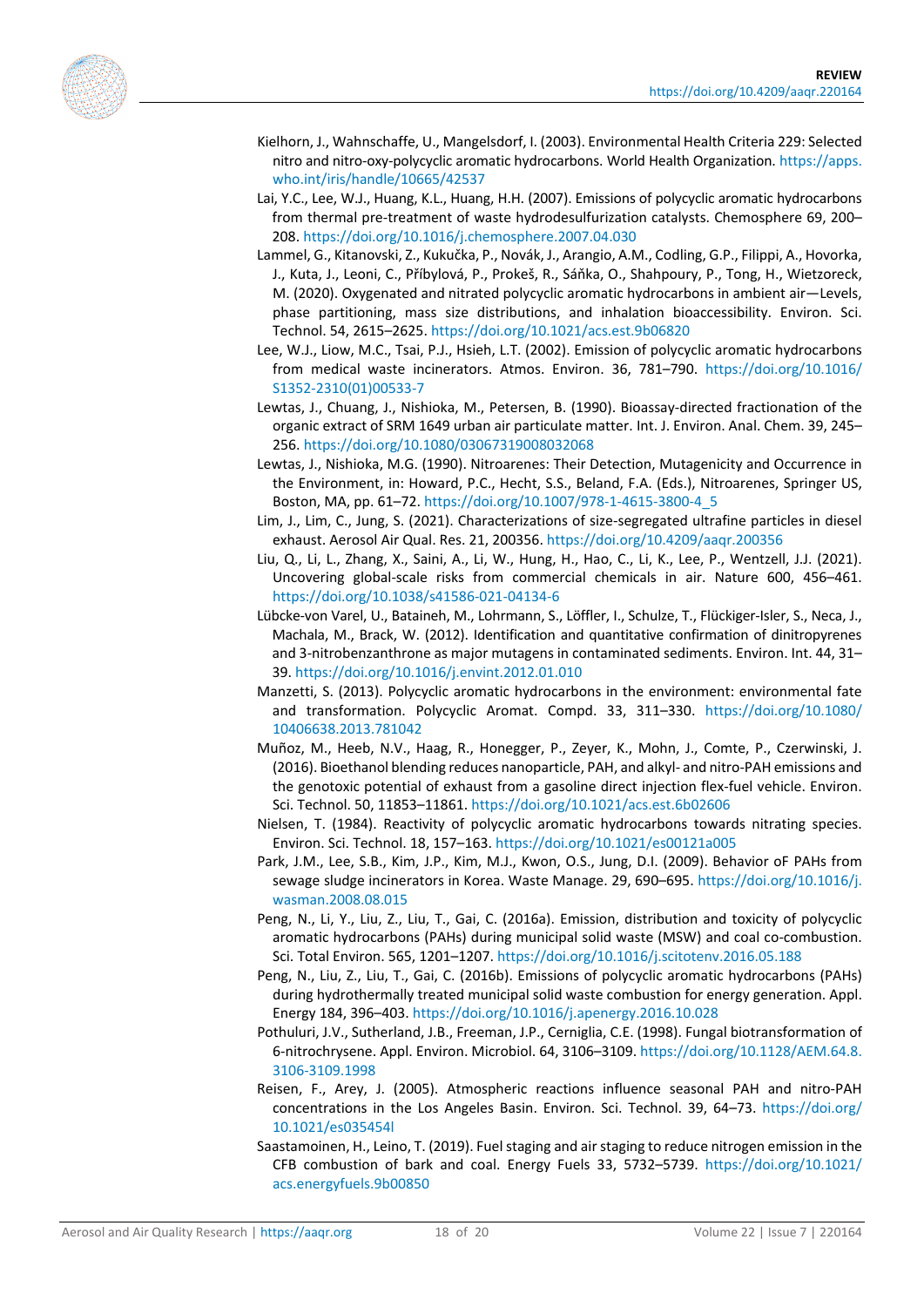<span id="page-18-15"></span><span id="page-18-11"></span><span id="page-18-8"></span>

- Schauer, C., Niessner, R., Pöschl, U. (2004). Analysis of nitrated polycyclic aromatic hydrocarbons by liquid chromatography with fluorescence and mass spectrometry detection: Air particulate matter, soot, and reaction product studies. Anal. Bioanal.Chem. 378, 725–736[. https://doi.org/](https://doi.org/10.1007/s00216-003-2449-1) [10.1007/s00216-003-2449-1](https://doi.org/10.1007/s00216-003-2449-1)
- Scheepers, P.T.J., Martens, M.H.J., Velders, D.D., Fijneman, P., Van Kerkhoven, M., Noordhoek, J., Bos, R.P. (1995). 1-nitropyrene as a marker for the mutagenicity of diesel exhaust-derived particulate matter in workplace atmospheres. Environ. Mol. Mutagen. 25, 134–147. <https://doi.org/10.1002/em.2850250207>
- <span id="page-18-13"></span>Schiewek, R., Schellenträger, M., Mönnikes, R., Lorenz, M., Giese, R., Brockmann, K.J., Gäb, S., Benter, Th., Schmitz, O.J. (2007). Ultrasensitive determination of polycyclic aromatic compounds with atmospheric-pressure laser ionization as an interface for GC/MS. Anal. Chem. 79, 4135– 4140.<https://doi.org/10.1021/ac0700631>
- <span id="page-18-1"></span>Schuetzle, D. (1983). Sampling of vehicle emissions for chemical analysis and biological testing. Environ. Health Perspect. 47, 65–80[. https://doi.org/10.1289/ehp.834765](https://doi.org/10.1289/ehp.834765)
- <span id="page-18-16"></span>Seo, J.S., Keum, Y.S., Li, Q.X. (2009). Bacterial degradation of aromatic compounds. Int. J. Environ. Res. Public Health 6, 278–309[. https://doi.org/10.3390/ijerph6010278](https://doi.org/10.3390/ijerph6010278)
- <span id="page-18-6"></span>Shailaja, M.S., Rajamanickam, R., Wahidulla, S. (2006). Formation of genotoxic nitro-PAH compounds in fish exposed to ambient nitrite and PAH. Toxicol. Sci. 91, 440–447. [https://doi.org/](https://doi.org/10.1093/toxsci/kfj151) [10.1093/toxsci/kfj151](https://doi.org/10.1093/toxsci/kfj151)
- <span id="page-18-2"></span>Sharma, A.K., Jensen, K.A., Rank, J., White, P.A., Lundstedt, S., Gagne, R., Jacobsen, N.R., Kristiansen, J., Vogel, U., Wallin, H. (2007). Genotoxicity, inflammation and physico-chemical properties of fine particle samples from an incineration energy plant and urban air. Mutat. Res. Genet. Toxicol. Environ. Mutagen. 633, 95–111. [https://doi.org/10.1016/j.mrgentox.2007.](https://doi.org/10.1016/j.mrgentox.2007.05.013) [05.013](https://doi.org/10.1016/j.mrgentox.2007.05.013)
- <span id="page-18-0"></span>Siudek, P., Ruczyńska, W. (2021). Simultaneous measurements of  $PM_{2.5}$ - and  $PM_{10}$ -bound benzo(a)pyrene in a coastal urban atmosphere in Poland: Seasonality of dry deposition fluxes and influence of atmospheric transport. Aerosol Air Qual. Res. 21, 210044. [https://doi.org/](https://doi.org/10.4209/aaqr.210044) [10.4209/aaqr.210044](https://doi.org/10.4209/aaqr.210044)
- <span id="page-18-12"></span>Špánik, I., Machyňáková, A. (2018). Recent applications of gas chromatography with highresolution mass spectrometry. J. Sep. Sci. 41, 163–179. [https://doi.org/10.1002/jssc.](https://doi.org/10.1002/jssc.201701016) [201701016](https://doi.org/10.1002/jssc.201701016)
- <span id="page-18-5"></span>Suksankraisorn, K., Patumsawad, S., Fungtammasan, B. (2010). Co-firing of Thai lignite and municipal solid waste (MSW) in a fluidised bed: Effect of MSW moisture content. Appl. Therm. Eng. 30, 2693–2697[. https://doi.org/10.1016/j.applthermaleng.2010.07.020](https://doi.org/10.1016/j.applthermaleng.2010.07.020)
- <span id="page-18-14"></span>Thomas, S., Wornat, M.J. (2008). The effects of oxygen on the yields of polycyclic aromatic hydrocarbons formed during the pyrolysis and fuel-rich oxidation of catechol. Fuel 87, 768– 781[. https://doi.org/10.1016/j.fuel.2007.07.016](https://doi.org/10.1016/j.fuel.2007.07.016)
- <span id="page-18-10"></span>Tokiwa, H., Ohnishi, Y., Rosenkranz, H.S. (1986). Mutagenicity and carcinogenicity of nitroarenes and their sources in the environment. CRC Crit. Rev. Toxicol. 17, 23–58. [https://doi.org/](https://doi.org/10.3109/10408448609037070) [10.3109/10408448609037070](https://doi.org/10.3109/10408448609037070)
- <span id="page-18-9"></span>Tomaz, S., Shahpoury, P., Jaffrezo, J.L., Lammel, G., Perraudin, E., Villenave, E., Albinet, A. (2016). One-year study of polycyclic aromatic compounds at an urban site in Grenoble (France): Seasonal variations, gas/particle partitioning and cancer risk estimation. Sci. Total Environ. 565, 1071–1083.<https://doi.org/10.1016/j.scitotenv.2016.05.137>
- <span id="page-18-7"></span>Umbuzeiro, G.A., Franco, A., Martins, M.H., Kummrow, F., Carvalho, L., Schmeiser, H.H., Leykauf, J., Stiborova, M., Claxton, L.D. (2008). Mutagenicity and DNa adduct formation of PAH, nitropah, and oxy-pah fractions of atmospheric particulate matter from Sao Paulo, Brazil. Mutat. Res. Genet. Toxicol. Environ. Mutagen. 652, 72–80. [https://doi.org/10.1016/j.mrgentox.2007.](https://doi.org/10.1016/j.mrgentox.2007.12.007) [12.007](https://doi.org/10.1016/j.mrgentox.2007.12.007)
- <span id="page-18-4"></span>Van Caneghem, J., Block, C., Van Brecht, A., Wauters, G., Vandecasteele, C. (2010). Mass balance for pops in hazardous and municipal solid waste incinerators. 78, 701–708. [https://doi.org/](https://doi.org/10.1016/j.chemosphere.2009.11.036) [10.1016/j.chemosphere.2009.11.036](https://doi.org/10.1016/j.chemosphere.2009.11.036)
- <span id="page-18-3"></span>Van Caneghem, J., Vandecasteele, C. (2014). Characterization of polycyclic aromatic hydrocarbons in flue gas and residues of a full scale fluidized bed combustor combusting non-hazardous industrial waste. Waste Manage. 34, 2407–2413. [https://doi.org/10.1016/j.wasman.2014.](https://doi.org/10.1016/j.wasman.2014.06.001) [06.001](https://doi.org/10.1016/j.wasman.2014.06.001)